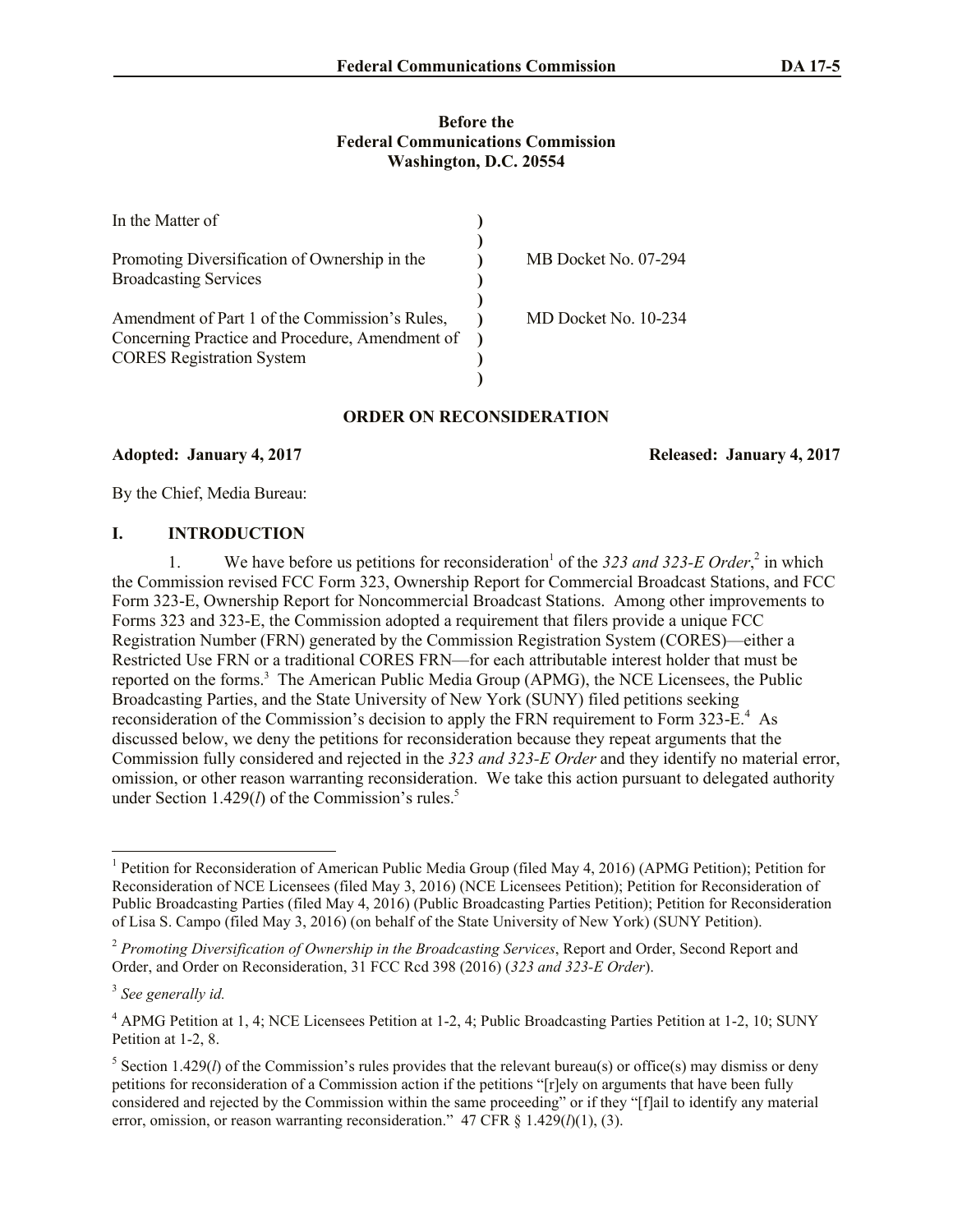# **II. BACKGROUND**

2. The Commission requires commercial and noncommercial broadcasters to submit ownership reports every two years and on other occasions specified in the Commission's rules.<sup>6</sup> These reports must include information concerning the individuals and entities that hold attributable interests in the station licensee, including officers and directors.<sup>7</sup> Commercial broadcasters submit ownership reports on Form 323, and noncommercial broadcasters submit ownership reports on Form 323-E. The revisions to Forms 323 and 323-E set forth in the *323 and 323-E Order* were a result of the Commission's sustained efforts to improve the quality, utility, and reliability of its broadcast ownership data, including data on minority and female ownership of broadcast stations. 8 The Commission's efforts have addressed flaws in the data collection process that were identified by the United States Government Accountability Office (GAO) and by researchers who had attempted to use the data submitted on earlier versions of the forms.<sup>9</sup>

3. The Commission substantially revised Form 323 in 2009 to improve the accuracy and completeness of the ownership data it collects from commercial broadcast stations.<sup>10</sup> With the subsequent adoption of the *323 and 323-E Order*, the Commission adopted additional enhancements to further improve the integrity and completeness of its broadcast ownership data collection.<sup>11</sup> Those improvements included modifications to Form 323-E to conform the reporting requirements for noncommercial educational (NCE) broadcast stations more closely to those for commercial stations.<sup>12</sup> Among other things, the *323 and 323-E Order* revised the NCE reporting obligations to require that filers provide a unique FRN generated by CORES for each attributable interest holder listed on Form 323-E, just as commercial broadcasters must do on Form 323.<sup>13</sup> The Commission found that Section 257 of the Telecommunications Act of 1996 (the 1996 Act) and Section 309(j) of the Communications Act (the Act) authorize the Commission to collect this information from NCE stations.<sup>14</sup>

4. The Commission recognized previously that the traditional CORES FRN, which requires submission of a Taxpayer Identification Number (TIN) to the Commission, offers a unique identifier and therefore plays an important role in promoting the integrity of the Commission's ownership data.<sup>15</sup> To

<sup>&</sup>lt;sup>6</sup> In addition to biennial submissions, licensees and permittees must submit broadcast ownership reports (i) within 30 days of a grant of an application for original construction permit, (ii) on the date the permittee applies for a station license, and (iii) within 30 days of consummating an authorized assignment or transfer of control of a permit or license. *Id.* §§ 73.3615, 74.797.

<sup>&</sup>lt;sup>7</sup> The attribution standards—set forth in Section 73.3555 of Commission's rules—seek to identify those interests that confer a degree of influence or control such that the holders have a realistic potential to affect the programming decisions of licensees or other core operating functions. *See id.* § 73.3555, Note 2; *see also infra* paras. 9-10.

<sup>8</sup> The *323 and 323-E Order* provides a detailed discussion of the Commission's efforts to improve the data collected on Forms 323 and 323-E. *323 and 323-E Order*, 31 FCC Rcd at 400-11, paras. 4-23.

<sup>9</sup> U.S. Gov't Accountability Office, GAO-08-383, Media Ownership: Economic Factors Influence the Number of Media Outlets in Local Markets, While Ownership by Minorities and Women Appears Limited and is Difficult to Assess (2008) (GAO Report). GAO cited several shortcomings with the Commission's data collection process: (1) exemptions from the biennial filing requirement for certain types of broadcast stations; (2) inadequate data quality procedures; and (3) problems with storage and retrieval. *Id.* at 4, 20.

<sup>10</sup> *323 and 323-E Order*, 31 FCC Rcd at 400, para. 4.

<sup>11</sup> *See generally id.*

<sup>12</sup> *Id.* at 399, para. 3.

<sup>13</sup> *Id.* at 426-28, paras. 52-55.

<sup>14</sup> *Id.* at 421, para. 44; *see also* 47 U.S.C. §§ 257, 309(j).

<sup>15</sup> *323 and 323-E Order*, 31 FCC Rcd at 412, para. 25. An individual's TIN is his or her Social Security Number.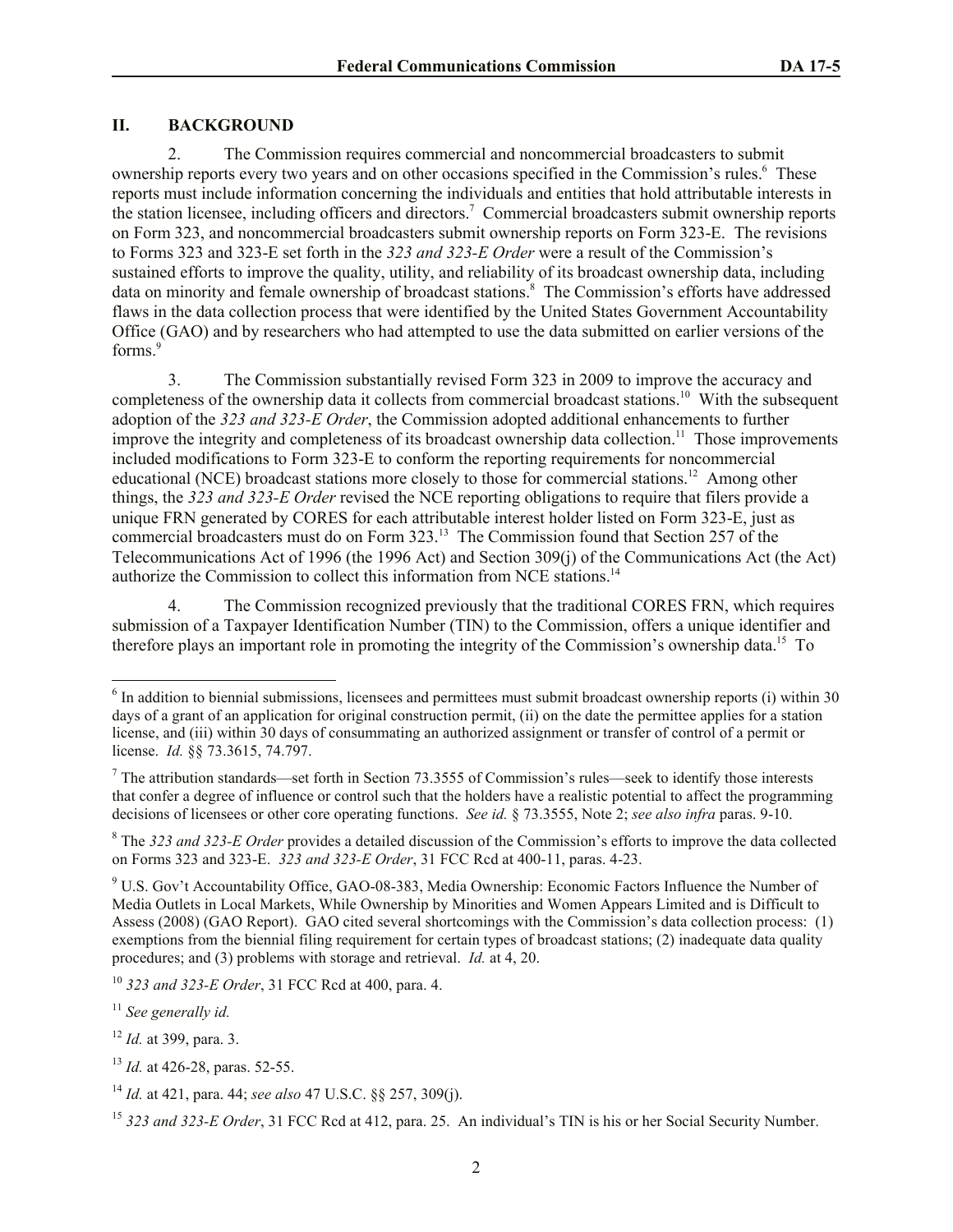specifically address commenter concerns that mandatory reporting of TIN-backed CORES FRNs on Forms 323 and 323-E would require submission of individuals' full Social Security Numbers (SSNs) to the Commission, the *323 and 323-E Order* provided for a Restricted Use FRN (RUFRN) to provide an alternative means for obtaining a unique identifier for individual attributable interest holders without necessitating disclosure of their full SSNs.<sup>16</sup> This accommodation balanced the goal of having a unique identifier for each individual attributable interest holder with the desire to minimize the collection of personal information from individuals. To obtain an RUFRN, the applicant must submit—via a secure Commission website—an individual's full name, residential address, date of birth, and the last four digits of his or her SSN.<sup>17</sup> The Commission concluded that allowing filers to report RUFRNs for individuals listed on Forms 323 and 323-E properly balances the Commission's need to uniquely identify individual attributable interest holders with the security and privacy concerns raised in the record.<sup>18</sup>

5. Following the release of the *323 and 323-E Order*, APMG, the NCE Licensees, the Public Broadcasting Parties, and SUNY filed timely petitions for reconsideration.<sup>19</sup> The petitioners request that the Commission reconsider its decision to apply the FRN requirement to Form 323-E.<sup>20</sup> Although the Commission did not receive any oppositions to the petitions, SUNY and the NCE Licensees nonetheless filed replies in which they repeat their requests that the Commission eliminate the FRN requirement in the NCE context.<sup>21</sup> In addition, several public broadcasting organizations and the Board of Trustees of the University of Alabama each filed pleadings styled as "comments" in support of the petitions for reconsideration.<sup>22</sup>

<sup>18</sup> *Id.* at 412, para. 25.

<sup>19</sup> Petitions for Reconsideration of Action in Rulemaking Proceeding, 81 Fed. Reg. 31223 (May 18, 2016).

<sup>20</sup> APMG Petition at 4; NCE Licensees Petition at 1-2; Public Broadcasting Parties Petition at 10; SUNY Petition at 4, 8.

<sup>21</sup> Reply of the NCE Licensees (filed June 13, 2016) (NCE Licensees Reply): Reply of the State University of New York (filed June 13, 2016) (SUNY Reply). The Commission's rules authorize the filing of replies to oppositions within 10 days after the deadline for filing oppositions in response to a petition for reconsideration of a rulemaking order. 47 CFR  $\S 1.429(g)$ . The Commission's rules, however, make no provision for filing replies when no oppositions are filed, and as stated above, the Commission received no oppositions to the petitions of APMG, SUNY, the NCE Licensees, and the Public Broadcasting Parties. Nonetheless, we will consider the SUNY Reply and NCE Licensees Reply as informal comments because we believe that no party will be prejudiced by our doing so. These additional pleadings briefly summarize arguments that SUNY and the NCE Licensees raised in their petitions for reconsideration, and others had an opportunity to respond to those arguments during the period for filing oppositions.

<sup>22</sup> Comments of the Board of Trustees of the University of Alabama (filed June 2, 2016) (Alabama Trustees Comments); Comments of America's Public Television Stations, Corporation for Public Broadcasting, National Public Radio, and the Public Broadcasting Service (filed June 13, 2016) (APTS et al. Comments). The Commission's rules do not provide for the filing of comments or responses in support of petitions for reconsideration in rulemaking proceedings. *See* 47 CFR § 1.429. In their supporting comments, the Alabama Trustees and APTS et al. urge the Commission to reconsider its decision to apply the FRN requirement in the NCE context. Alabama Trustees Comments at 2; APTS et al. Comments at 2. In addition, the Alabama Trustees also urge the Commission to eliminate the FRN requirement for all non-profit licensees, including those that operate commercial stations. Alabama Trustees Comments at 2. These supporting "comments" were filed after the deadline for filing petitions for reconsideration and were not accompanied by a motion to accept a late-filed pleading. 47 CFR § 1.429; *see Reuters Ltd. v. FCC*, 781 F.2d 946, 951-52 (D.C. Cir. 1986) (the Commission may not waive the deadline for seeking reconsideration absent extraordinary circumstances). Nonetheless, we will consider these pleadings as informal comments. We believe no parties will be prejudiced by our decision to do so, because these pleadings were filed within the time allotted by Section 1.429 for filing oppositions and replies and thus caused no delay in this proceeding.

l <sup>16</sup> *Id.* at 412, para. 25.

<sup>17</sup> *Id.* at 415, para. 33.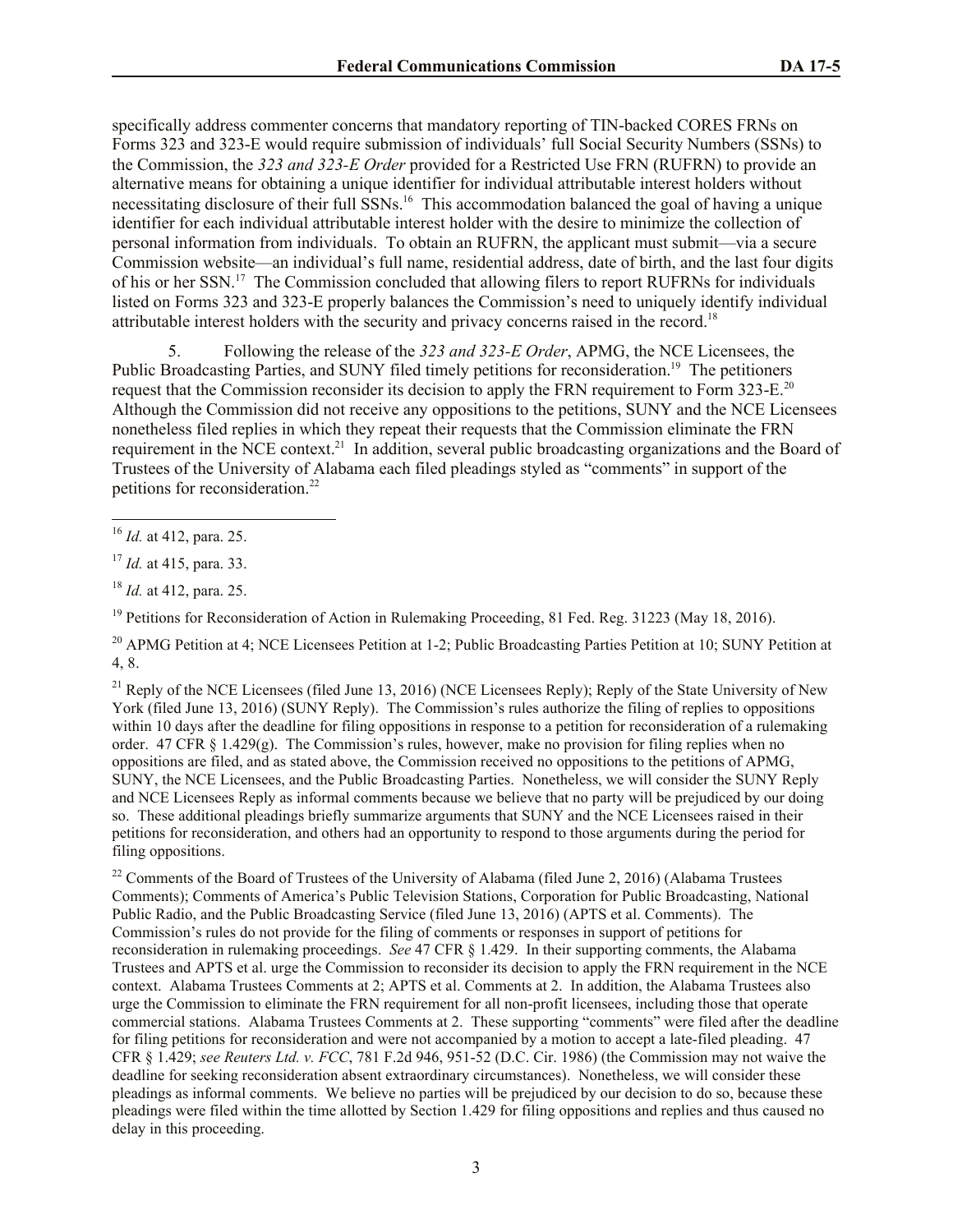## **III. DISCUSSION**

6. Pursuant to Section 1.429 of the Commission's rules, parties may petition for reconsideration of orders in rulemaking proceedings.<sup>23</sup> Reconsideration is generally appropriate only where the petitioner shows either a material error or omission in the original order or raises additional facts not known or not existing until after the petitioner's last opportunity to respond.<sup>24</sup>

7. To allow the agency "to resolve certain petitions for reconsideration more efficiently and expeditiously," the Commission amended its rules in 2011 to delegate authority to the relevant bureau or office to dismiss or deny petitions filed in either rulemaking or non-rulemaking proceedings if the petition "plainly does not warrant consideration by the full Commission."<sup>25</sup> Among the kinds of petitions that the Commission found would satisfy this standard are those that fail to identify any material error, omission, or reason warranting reconsideration or those that rely on arguments that have been fully considered and rejected by the Commission within the same proceeding.<sup>26</sup> In this case, as discussed below, the petitions for reconsideration filed by APMG, SUNY, the NCE Licensees, and the Public Broadcasting Parties raise issues that the Commission fully considered and rejected in the *323 and 323-E Order*, and the petitioners fail to identify any material error, omission, or reason warranting reconsideration of those issues by the Commission.<sup>27</sup> Accordingly, we are exercising our delegated authority under Section 1.429(*l*) of the rules to address and deny the petitions for reconsideration of the *323 and 323-E Order*.

# **A. The Petitions Repeat Arguments that the Commission Previously Fully Considered and Rejected**

8. The petitioners repeat earlier arguments that the FRN requirement would be burdensome for NCE broadcasters because it would discourage individuals from serving on the governing boards of NCEs.<sup>28</sup> As we discuss below, the Commission fully considered those arguments in the *323 and 323-E Order* and found, based on the record in this proceeding, that the FRN requirement would not serve as a serious disincentive to participation in the governing boards of NCE stations.<sup>29</sup>

l

<sup>26</sup> *See* 47 CFR § 1.429(*l*). These examples are drawn from the rule's illustrative list of petitions for reconsideration that would "plainly . . . not warrant consideration" and thus fall within the staff's delegated authority. *See id.*  $§$  1.429( $I$ )(1), (3). In adopting the rules, the Commission emphasized that this list is not intended to be exhaustive, as "it is difficult to foresee every circumstance in which staff appropriately should be allowed to exercise this authority," and such a limitation would thus "depriv[e] staff of the necessary flexibility to handle particular petitions." *2011 Part 1/Part 0 Rules Order*, 26 FCC Rcd at 1607, para. 29.

<sup>27</sup> See 47 CFR  $\&$  1.429(*l*). Because we are denying the petitioners' request to reconsider the Commission's decision to apply the FRN requirement in the NCE context as discussed herein, we also are denying the Alabama Trustees' request that the Commission eliminate the FRN requirement for non-profit licensees that operate commercial stations. *See* Alabama Trustees Comments at 2; *see also supra* note 22.

<sup>29</sup> *See infra* Section III.B.

<sup>&</sup>lt;sup>23</sup> 47 CFR § 1.429.

<sup>&</sup>lt;sup>24</sup> See Petition for Reconsideration by Acadiana Cellular General Partnership, Order on Reconsideration, 20 FCC Rcd 8660, 8663, para. 8 (2006); 47 CFR 1.429(b), (*l*).

<sup>25</sup> *Amendment of Certain of the Commission's Part 1 Rules of Practice and Procedure and Part 0 Rules of Commission Organization*, Report and Order, 26 FCC Rcd 1594, 1606, paras. 27-28 (2011) (*2011 Part 1/Part 0 Rules Order*); *see also* 47 CFR § 1.429(*l*) (codifying delegation in rulemaking proceedings); *id.* § 1.106(p) (codifying same delegation in non-rulemaking proceedings).

<sup>28</sup> *See 323 and 323-E Order*, 31 FCC Rcd at 427, para. 55 ("Several commenters argue that the CORES FRN and RUFRN requirements would be unduly burdensome and would discourage people from serving on the boards of NCE stations."); APMG Petition at 1, 3-4; NCE Licensees Petition at 4-8; Public Broadcasting Parties Petition at 4- 6, 9-10; SUNY Petition at 2, 4-6; SUNY Reply at 2; *see* NCE Licensees Reply at 3. APTS et al. and the Alabama Trustees repeat this argument as well. APTS et al. Comments at 4-5; Alabama Trustees Comments at 2-5.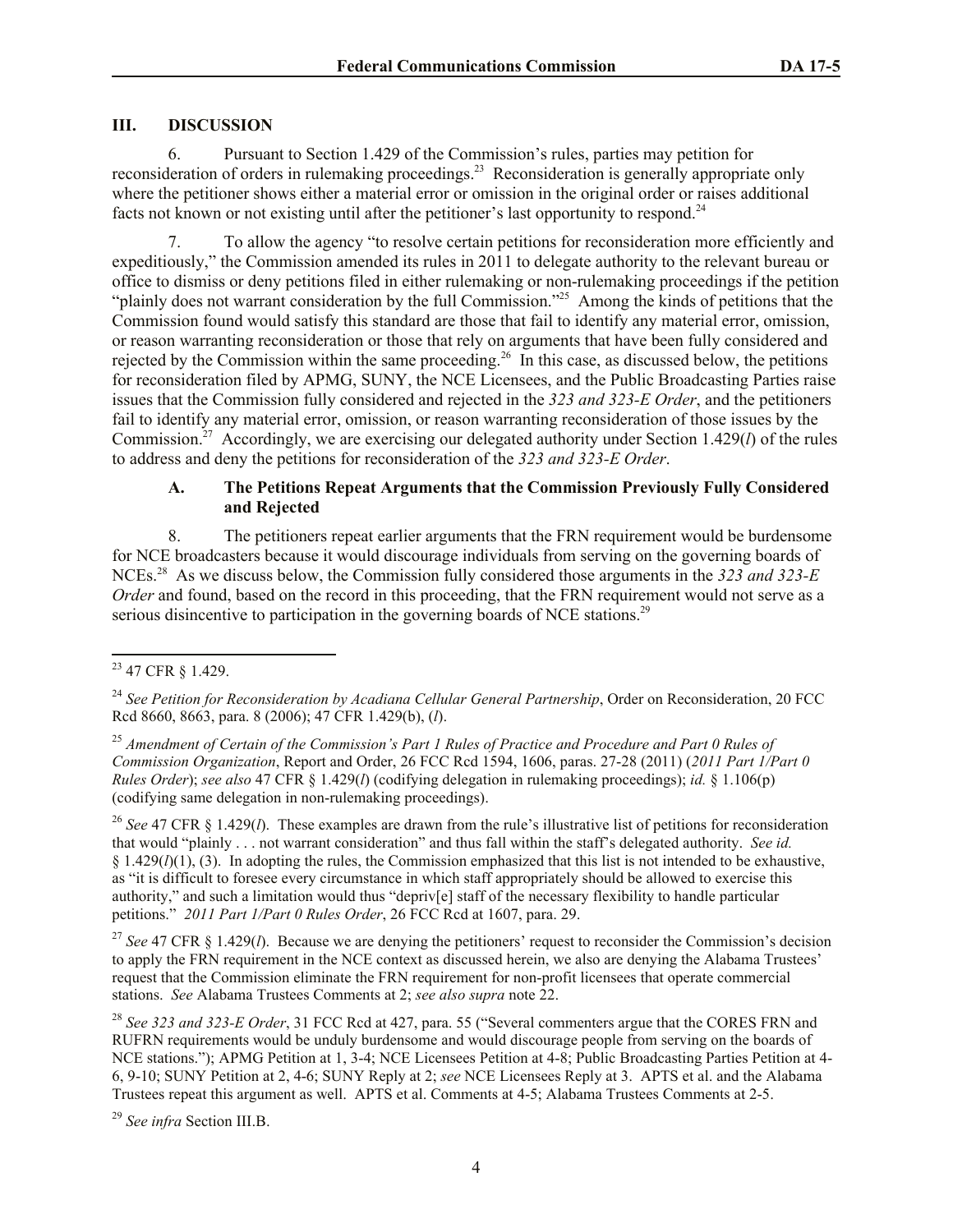9. Similarly, the petitioners echo earlier arguments that collecting additional ownership information from NCEs would not improve—and perhaps would even skew—the Commission's assessment of broadcast ownership trends.<sup>30</sup> Like previous commenters, the petitioners attempt to support this claim by asserting that many NCE stations already strive to maintain boards that have diverse membership, that governing board members hold no equity interests in the NCE stations they serve, and that many board members are elected officials, political appointees, or *ex officio* members who serve by virtue of their positions in government.<sup>31</sup> The Commission fully considered and rejected these arguments in the 323 and 323-E Order.<sup>32</sup> The Commission found that comprehensive, reliable broadcast ownership data are essential to effectively study and analyze ownership trends, assess the impact of existing Commission diversity initiatives, and provide a foundation for adopting new diversity measures, among other things.<sup>33</sup> The Commission concluded that collecting minority and female ownership data from

<sup>31</sup> *See, e.g.*, *323 and 323-E Order*, 31 FCC Rcd at 422, para. 46 ("[Some commenters] note that board members do not have equity stakes in the stations they serve; are often governmental officials, governmental appointees, individuals elected by station members, or volunteers; and often are not involved in day-to-day station operations."); *id.* at 426, n.195 ("Noncommercial stations are already required to implement numerous diversity initiatives . . . and . . . are also subject to political pressures to promote diversity, state[s] [one commenter]."); APMG Petition at 2-3 ("[P]ublic radio station boards are either (i) community volunteers with no financial interest in the organization; or (ii) appointees by state or university officials."); NCE Licensees Petition at 2 ("[P]ersons reported on NCE ownership reports are not 'owners' of broadcast stations . . . ."); Public Broadcasting Parties Petition at 2 ("[O]wnership and operations of public broadcasting stations are already fundamentally structured so as to advance diversity."); *see also* Alabama Trustees Comments at 5 ("As noted by all of the petitioners for reconsideration, nonprofit entities do not have owners . . . .").

<sup>32</sup> *See 323 and 323-E Order*, 31 FCC Rcd at 420-27, paras. 43-54.

l

<sup>33</sup> *Id.* at 399, para. 2; *see also 2014 Quadrennial Regulatory Review—Review of the Commission's Broadcast Ownership Rules & Other Rules Adopted Pursuant to Section 202 of the Telecommunications Act of 1996*, Second Report and Order, 31 FCC Rcd 9864, 9961, para. 235 (2016), *pets. for recon. pending and pets. for review pending sub nom. Prometheus Radio Project v. FCC* (3d Cir. filed Nov. 3, 2016) ("*2014 Quadrennial Review R&O"*) (noting "the Commission's ongoing initiatives to promote diversity of ownership among broadcast licensees and to expand opportunities for minorities and women to participate in the broadcast industry"); *id.* at 9975, para. 269 (ownership data has been used in studies "examin[ing] issues such as media quality, innovation, viewpoint diversity, local information programming, the provision of programming to minority audiences, and local television news."). As the Supreme Court has recognized, "it has long been a basic tenant of national communications policy that the widest dissemination of information from diverse and antagonistic sources is essential to the welfare of the public." *Turner Broad. Sys., Inc. v. FCC*, 512 U.S. 622, 663-64 (1994) (quoting *United States v. Midwest Video Corp.*, 406 U.S. 649, 668, n.27 (1972) (plurality opinion) (quoting *Associated Press v. United States*, 326 U.S. 1, 20 (1945))); *see 2014 Quadrennial Regulatory Review—Review of the Commission's Broadcast Ownership Rules and Other Rules Adopted Pursuant to Section 202 of the Telecommunications Act of 1996*, Further Notice of Proposed Rulemaking and Report and Order, 29 FCC Rcd 4371, 4418, para. 114 (2014). This Commission's diversity goal is broad and is (continued….)

<sup>30</sup> *See, e.g.*, *323 and 323-E Order*, 31 FCC Rcd at 422, para. 46 ("Other commenters argue that dissimilarities between the governance of commercial and NCE stations precludes [sic] any definition of 'ownership' in the NCE context."); NCE Licensees Petition at 2 ("[T]he collection, retention and presentation of NCE board member information with commercial broadcast ownership information will actually taint the value of such information . . . ."); Public Broadcasting Parties Petition at 7 ("Lumping [NCE and commercial] broadcasters together would dramatically skew the ownership analysis of 'diversity.'"); SUNY Petition at 3 ("Provision of [SSNs] of [University] Trustees and senior University leadership will do nothing to improve national statistics on ownership."); *see also* Alabama Trustees Comments at 5 ("[T]he benefits which the Commission would obtain from this information are questionable at best."). In the *323 and 323-E Order*, the Commission noted that researchers and other parties can download broadcast ownership data from the Commission's website and study, search, and manipulate the data in a wide variety of ways. *323 and 323-E Order*, 31 FCC Rcd at 440-41, para. 87. Given this ability to access and manipulate the data, including information from NCE stations will not make the owners of commercial stations seem more diverse, as SUNY asserts. SUNY Petition at 3. Further, such claims are largely speculative because they appear to rely on unsupported assumptions about how data will be used and/or presented in the future.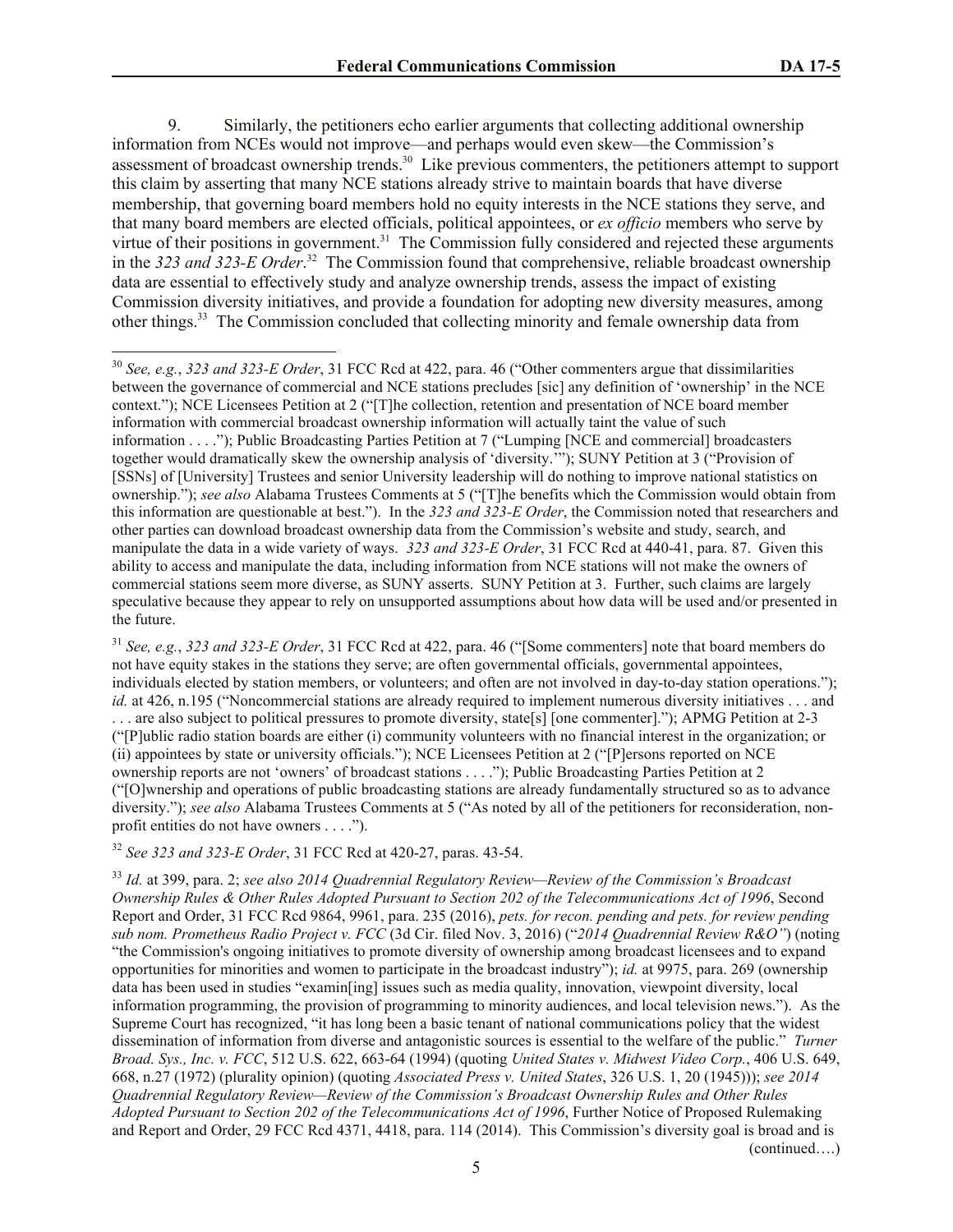NCEs will enable it to construct a complete picture of minority and female participation in broadcasting in order to fully understand and analyze the ownership of broadcast stations and fulfil its statutory mandates, and that extending the FRN requirement to NCEs was necessary to help ensure the reliability of future data collections.<sup>34</sup> Thus, the possibility that some NCEs may already strive to maintain diversity with respect to their governing boards does not obviate the Commission's need for the data.<sup>35</sup> In addition, the Commission rejected claims that dissimilarities between the governance of commercial and NCE stations preclude any definition of "ownership" in the NCE context.<sup>36</sup> The Commission noted that, "[f]or Form 323 and Form 323-E purposes, the concept of ownership relies on the attribution standards set forth in Section 73.3555 of the Commission's rules, which generally do not depend on equity interests but instead 'seek to identify those interests . . . that confer . . . a degree of influence or control such that the holders have a realistic potential to affect the programming decisions of licensees or other core operating functions."<sup>37</sup> The Commission observed that officers and directors are therefore attributable owners of the stations they serve because they have a realistic potential to affect station programming or core operations, regardless of whether they have an equity interest in the station at issue.<sup>38</sup> The Commission noted that such individuals are already reported as attributable interest holders on both commercial and noncommercial broadcast ownership reports.<sup>39</sup>

<sup>34</sup> *323 and 323-E Order*, 31 FCC Rcd at 421, 425-27, paras. 44, 51-54. Some petitioners disagree with the Commission's conclusion that applying the FRN requirement to Form 323-E is consistent with its statutory mandates under Section 309(j) of the Act and Section 257 of the 1996 Act. NCE Licensees Petition at 10-12; Public Broadcasting Parties Petition at 7, n.6. We address these arguments below. S*ee infra* Section III.B.

<sup>35</sup> *323 and 323-E Order*, 31 FCC Rcd at 399, para. 2. Contrary to what some petitioners assert, the Commission did not conclude that applying the FRN requirement to NCEs was necessary in order to enforce and monitor compliance with the multiple ownership restrictions in Section 73.3555 of the Commission's rules. *See* NCE Licensees Petition at 10  $\&$  n.23 (asserting that "there is no regulatory necessity to be able to cross reference individuals listed on NCE ownership reports, as their presence on such reports has no relevance to broadcasting compliance with multiple ownership rules"). Rather, the Commission concluded that the FRN requirement will help ensure that the broadcast ownership data the Commission collects is reliable, aggregable, and useful for studies and analyses of ownership trends in support of policy initiatives promoting diversity of ownership in broadcasting. *323 and 323-E Order*, 31 FCC Rcd at 412-16, 426-27, paras. 25-35, 52-54. The Commission specifically rejected assertions that the collection of ownership data from NCEs is unnecessary because NCE stations are not subject to the multiple ownership restrictions in Section 73.3555 of the Commission's rules. *Id.* at 421, para. 45 & n.161; *see also id.* at 426-27, paras. 53-54 (rejecting assertions that the ability to cross-reference based on a unique identifier "has little or no relevance to the NCE industry," where according to commenters, the existence of multiple broadcast interests is "quite rare" in the case of NCE board members and directors).

<sup>36</sup> *323 and 323-E Order*, 31 FCC Rcd at 422-24, paras. 44-50.

<sup>37</sup> *Id.* at 422-23, para. 47 (quoting *Review of the Commission's Regulations Governing Attribution of Broadcast and Cable/MDS Interests*, Report and Order, 14 FCC Rcd 12559, 12560, para. 1 (1999)).

<sup>38</sup> *Id.* at 423-24, paras. 48 ("[The Commission's] attribution standards apply to both commercial and noncommercial stations, and the individuals and entities these standards capture have the potential to exert influence over the licensee, regardless of whether the station at issue is commercial or noncommercial. Officers and directors therefore are attributable owners of the NCE licensees they serve.").

<sup>39</sup> *Id.* at 422-24, paras. 47 ("Officers and directors of NCE stations already are defined as attributable interest holders in NCE stations and they already are reported on Form 323-E.").

<sup>(</sup>Continued from previous page)

not limited to diverse ownership of commercial broadcast stations. *See, e.g.*, 47 U.S.C. § 257 (directing the Commission to "promote the policies and purposes of [the Act] favoring diversity of media voices"); *id.* § 309(j) (directing the Commission to disseminate among a wide variety of applicants, including women- and minorityowned businesses, certain licenses that must be awarded by competitive bidding, including certain licenses for broadcast, wireless, and satellite services).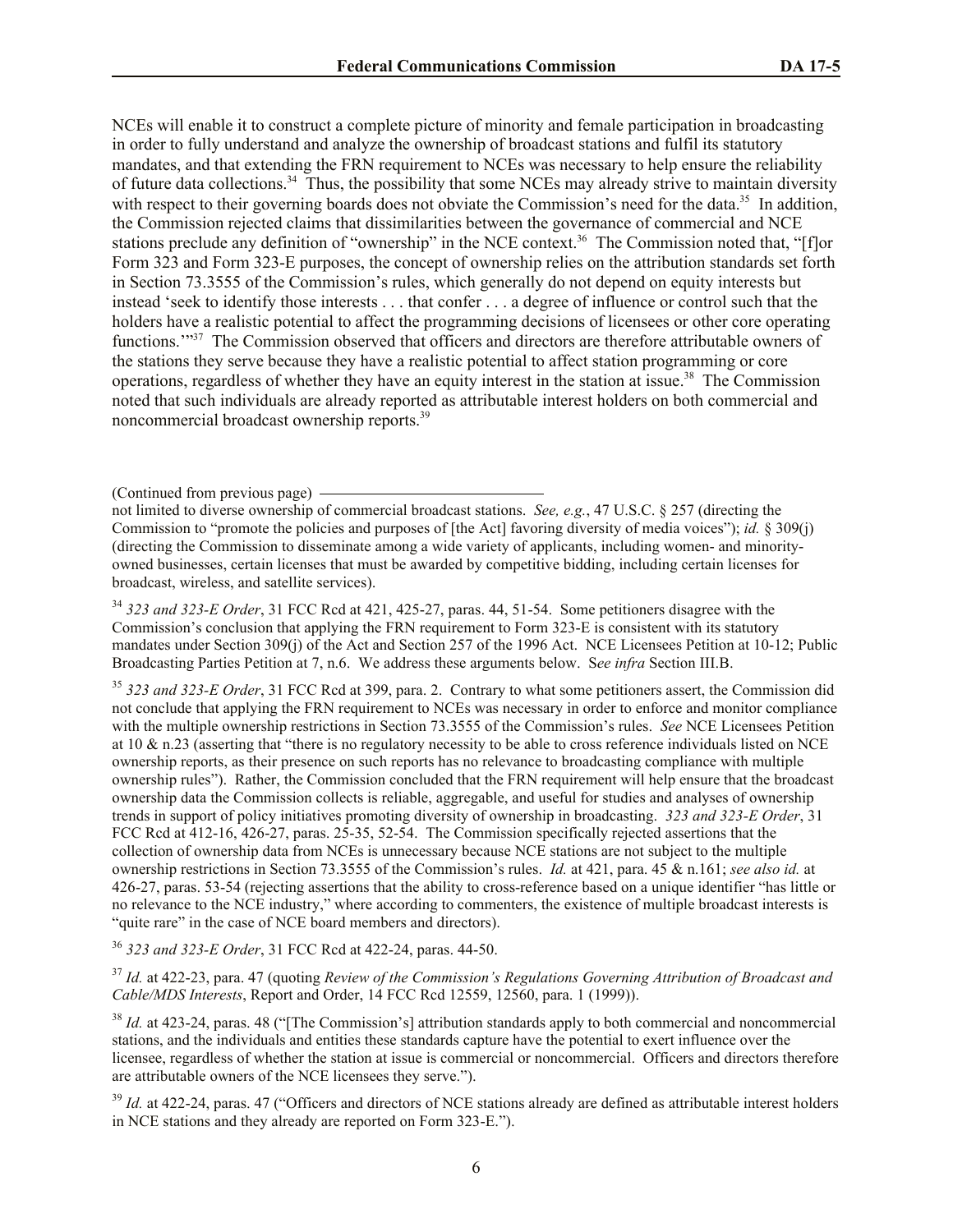10. The Commission declined to reach a different conclusion based on the observation that NCE board members are often volunteers, individuals elected by station members, or governmental officials or appointees. 40 The Commission noted that "[o]ur attribution standards depend not on the manner in which an individual came to be a member of a station's board of directors or other governing body, but rather on the ability to influence station programming or operations that his or her membership confers."<sup>41</sup> Similarly, the Commission also noted that its attribution rules do not depend on—or even reference—involvement in the day-to-day operations of a station because a party can still exert influence over a station even absent such involvement.<sup>42</sup> The Commission recognized that "the extent to which NCE officers or directors are involved in day-to-day station operations may vary" but found that "this situation is not unique to NCE stations and does not provide a basis for different treatment" of NCE board members. 43

11. In addition to the arguments discussed above, the petitioners also repeat the privacy and security concerns that commenters raised previously in this proceeding<sup>44</sup> and that the Commission fully considered and addressed in the *323 and 323-E Order*. 45 Significantly, the Commission adopted the RUFRN, which allows attributable individuals to obtain unique identifiers without submitting full SSNs to the Commission, and concluded that this alternative to the traditional CORES FRN properly balances the Commission's need to uniquely identify attributable interest holders with the privacy and security concerns raised by commenters.<sup>46</sup> The Commission noted that "[n]o commercial entity contested our

l

<sup>44</sup> *See, e.g.*, *id.* at 418, para. 39 ("NCE commenters . . . continue to express concerns about identity theft . . . ."); *id.*  at 418-19, para. 39 ("NCE commenters also raise concerns regarding the potential disclosure of individuals' residential addresses . . . ."); *id.* at 419, para. 40 ("Even if the Commission's systems have not been breached to date, NCE commenters argue, there is no assurance that a successful breach will not occur in the future."); APMG Petition at 3 ("[G]overnment systems . . . have proven to be vulnerable recently."); NCE Licensees Petition at 3 ("[T]he NCE Licensees . . . have argued that the . . . information . . . required . . . to obtain an FRN . . . causes board members to have serious concerns about identity theft, violations of privacy, and compromised personal security."); SUNY Petition at 4 ("Allowing for the collection of [SSNs] . . . places . . . Board members . . . at significant risk for identity theft."); SUNY Reply at 2 ("[E]ven the last four digits of a[n] [SSN] can lead to stolen identity and fraud."); *see also* Alabama Trustees Comments at 3-5 ("As noted in the [SUNY Petition], news outlets have been rife with stories of data breaches affecting government agencies.").

# <sup>45</sup> *See, e.g.*, *323 and 323-E Order*, 31 FCC Rcd at 417-19, paras. 37-42.

<sup>46</sup> *Id.* at 420, para. 42 ("We believe that the RUFRN as an alternative to a traditional CORES FRN is a reasonable approach that balances the Commission's need to uniquely identify reportable individuals with the security and privacy concerns raised by the commenters."). SUNY argues that the Privacy Act prohibits the Commission from requiring officers and directors of NCE licensees to disclose their SSNs. SUNY Petition at 7 ("[T]he Privacy Act

. . . prevent[s] the forced disclosure of [SSNs] of Trustees and senior leadership of the University by the Commission."); *see also* Alabama Trustees Comments at 6 ("Alabama Trustees . . . support the argument raised by [SUNY] regarding the Privacy Act . . . ."). SUNY previously raised this issue in comments on the Commission's proposal to require disclosure of an individual's full SSN as the only means of obtaining an FRN. SUNY Feb. 14, 2013 Comments at 8 ("[T]he Privacy Act . . . prevent[s] the forced disclosure of [SSNs] of Trustees and senior leadership of the University by the Commission."); *see also 323 and 323-E Order*, 31 FCC Rcd at 413-14, para. 30 & n.117 ("Commenters to the *Sixth Diversity Further Notice* strongly objected to the proposed Commission

(continued….)

<sup>&</sup>lt;sup>40</sup> *Id.* at 424, para. 49 ("The observation that NCE board members are often governmental officials, governmental appointees, individuals elected by station members, or volunteers does not lead us to a different conclusion.").

<sup>41</sup> *Id.*

<sup>&</sup>lt;sup>42</sup> *Id.* ("Similarly, because a party can exert influence over a station without being involved in the day-to-day operations of that station, our attribution rules do not depend on—or even reference—such involvement.").

<sup>&</sup>lt;sup>43</sup> *Id.* In addition, the Commission noted that "[o]ur rules ... allow officers and directors to be exempted from attribution in limited circumstances" and "reiterate[d] that our attribution standards, including the standards applicable to attribution exemptions for officers and directors, apply to both commercial and NCE stations." *Id.* at 424, para. 50.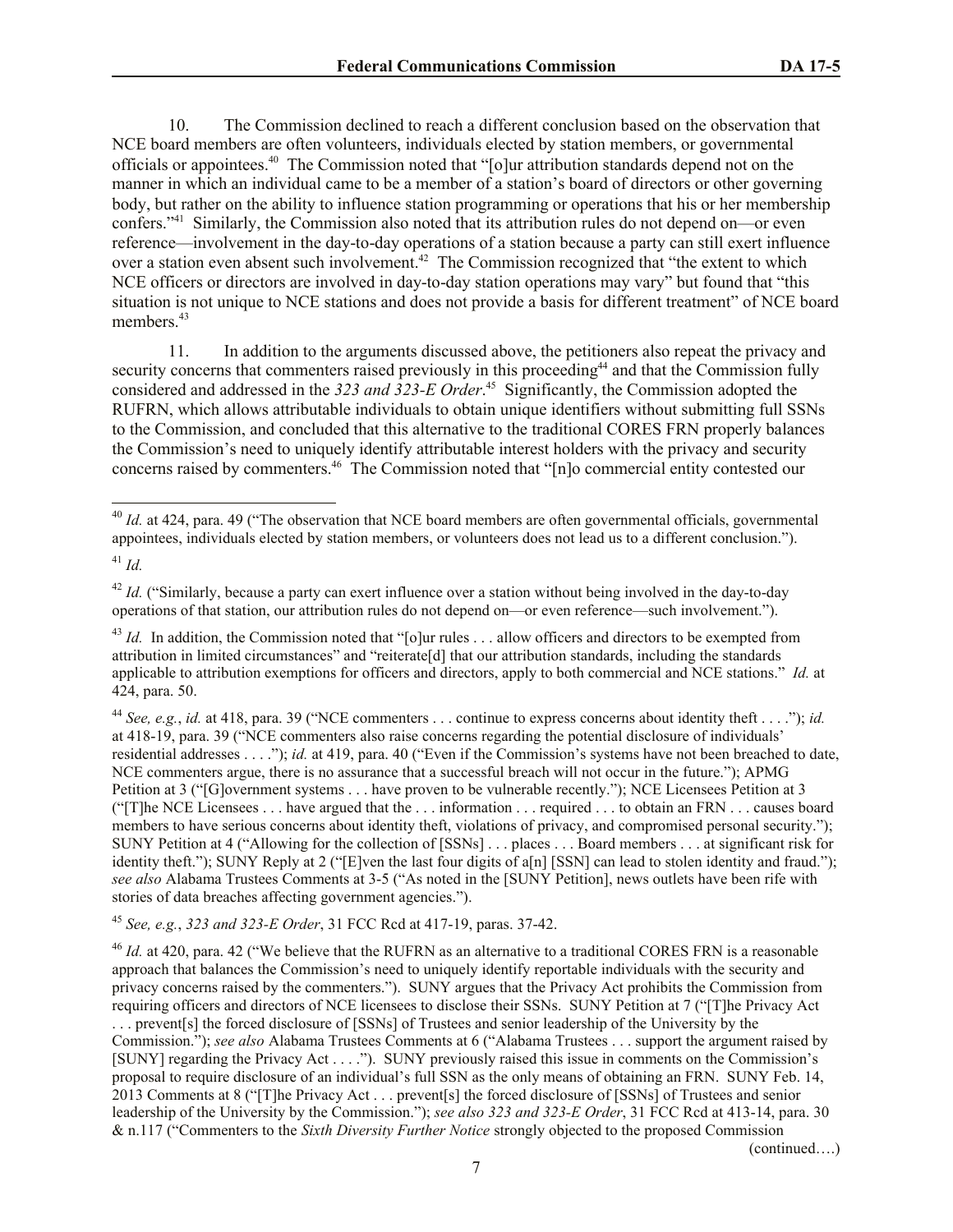proposal to implement the RUFRN system for individual attributable interest holders in commercial broadcast stations" and that the record did not show that NCE attributable interest holders have greater system security needs or risks.<sup>47</sup> The Commission also affirmed its commitment to protecting the privacy and security of personally identifiable information that the Commission collects, noting that "the Commission's systems currently safely house a significant amount of information that is the same, similar, or—in the case of full SSNs—even more sensitive than the information underlying the RUFRN."<sup>48</sup> Additionally, the Commission discussed existing safeguards and improvements that have been implemented to assure the security of the Commission's systems and noted that it was unaware of any breaches to CORES.<sup>49</sup>

12. In short, the Commission fully considered and addressed these arguments in the *323 and 323-E Order*. To the extent the petitions for reconsideration merely repeat these arguments, the petitions are repetitious and therefore do not warrant consideration by the Commission.<sup>50</sup>

## **B. The Petitions Identify No Material Error, Omission, or Reason Warranting Reconsideration**

13. In addition to repeating arguments that the Commission fully considered and rejected in the *323 and 323-E Order*, the petitions for reconsideration also fail to demonstrate any other grounds warranting reconsideration. Specifically, we reject claims that the record did not support the

<sup>47</sup> *323 and 323-E Order*, 31 FCC Rcd at 420, para. 42; *id.* ("NCE commenters have offered no compelling reason why we must conclude that the system security needs or risks of NCE attributable interest holders are greater than those of commercial attributable interest holders.").

<sup>48</sup> *Id.* at 419-20, para. 41; *id.* ("The Commission agrees with commenters that privacy and security with respect to personally identifiable information are paramount, and we remain committed to protecting such interests."); *id.* ("The Commission will continue to make the necessary upgrades to ensure the security of CORES and all of its systems, and protecting the personally identifiable information contained in its system will remain one of the Commission's highest priorities.").

<sup>49</sup> *Id.*

<sup>50</sup> *See* 47 CFR 1.429(*l*). It is by now well settled that the Commission will not consider a petition for reconsideration that merely repeats arguments that the Commission has previously rejected. *See, e.g.*, *Federal-State Joint Board on Universal Service*, Order, 19 FCC Rcd 22305, 22306, para. 4 (2004).

<sup>(</sup>Continued from previous page)

mandate that all individual attributable interest holders submit an SSN to the Commission to obtain a traditional CORES FRN." (citing, *inter alia*, SUNY Feb. 14, 2013 Comments at 6-8)). As noted above, the rule adopted in the *323 and 323-E Order* does not require individual attributable interest holders to disclose their full SSNs to the Commission but instead gives them the option of obtaining an RUFRN, requiring the submission of other limited personal information, including only the last four digits of the SSN. In the *323 and 323-E Order*, the Commission concluded that the availability of the RUFRN ensures that the FRN requirement is consistent with the Privacy Act and stated that no commenter argued otherwise. *See 323 and 323-E Order*, 31 FCC Rcd at 420, n.156 ("No commenters assert that the Privacy Act would bar the adoption of the RUFRN requirement for the reporting of attributable interest holders on ownership reports for either commercial stations or NCEs. We find that the RUFRN requirement described herein is consistent with the Privacy Act for Form 323 and Form 323-E."). We dismiss this aspect of SUNY's petition. In raising this argument, SUNY and Alabama Trustees do not even acknowledge that an individual can obtain an RUFRN without disclosing his or her full SSN. Further, SUNY and the Alabama Trustees did not raise a Privacy Act objection in their comments on the Commission's proposal to adopt the RUFRN, and SUNY has not given any reason why it was unable to raise this argument earlier, nor has it provided any analysis or case law identifying a material error, omission, or reason warranting reconsideration of this conclusion. Accordingly, they have not provided a basis for the Commission to revisit it. *See* 47 CFR § 1.429(*l*). *See Expanding the Economic & Innovation Opportunities of Spectrum Through Incentive Auctions*, Second Order on Reconsideration, 30 FCC Rcd 6746, 6753-54, para. 18 (2015) (impermissible new argument dismissed); *Reporting Requirements for U.S. Providers of International Telecommunications Services*, Order, 30 FCC Rcd. 6318 (IB 2015) (same).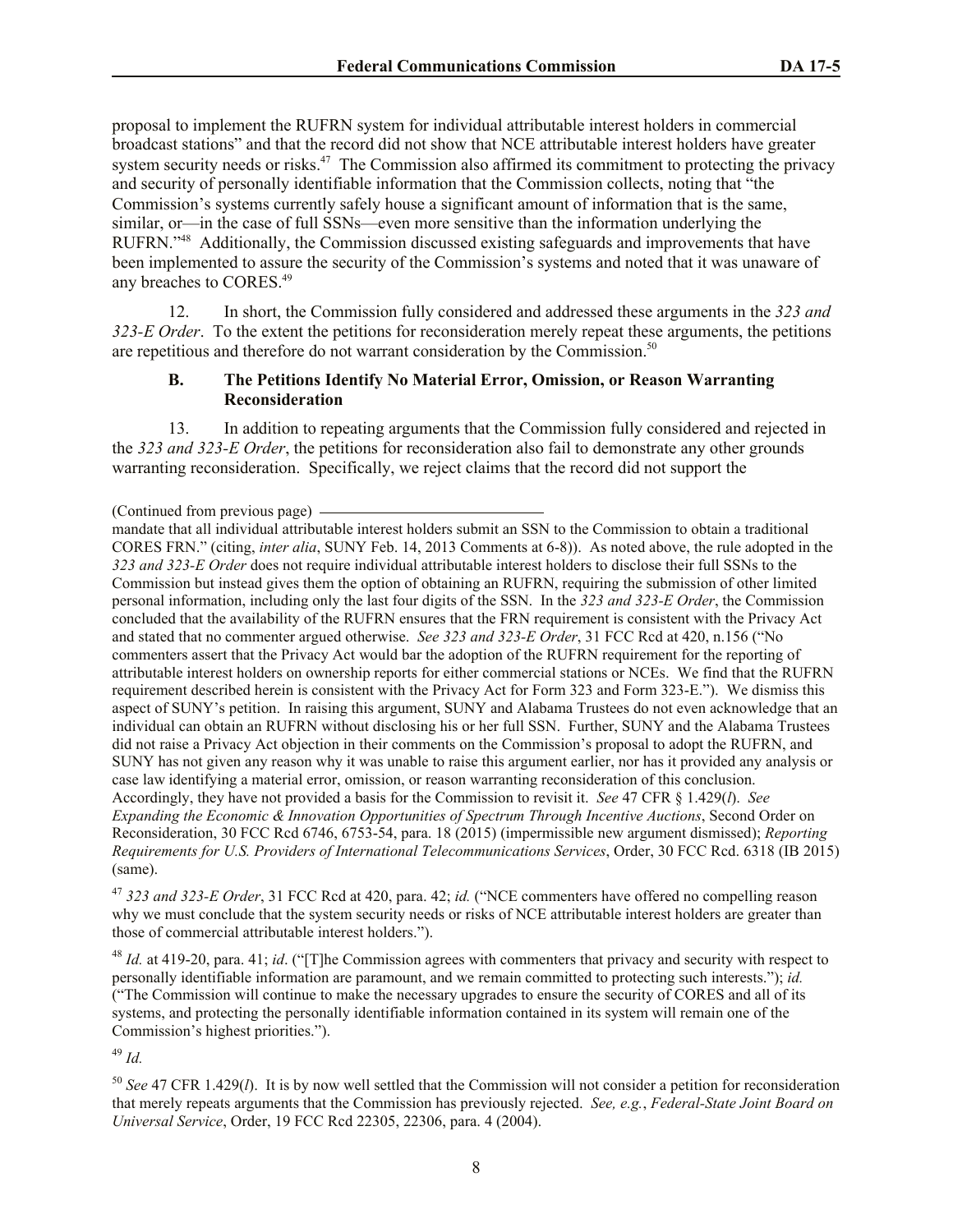Commission's decision to apply the FRN requirement in the NCE context. Contrary to the petitioners' assertions, the *323 and 323-E Order* fully considered and rejected unsubstantiated claims that the FRN requirement would discourage participation in NCE station governance and concluded that, on balance, the record indicated that the requirement would not significantly inhibit individuals from serving as NCE board members.<sup>51</sup> Similarly, we also reject assertions that the Commission failed to demonstrate that Section 257 of the 1996 Act and Section 309(j) of the Act support the FRN requirement in the NCE context. As discussed below, we find that the petitions fail to raise a material error, omission, or other reason warranting reconsideration of these findings.<sup>52</sup>

14. *The Decision to Apply the FRN Requirement to NCEs Was Reasonable and Supported by the Record.* Some petitioners argue that the decision to apply the FRN requirement in the NCE context is arbitrary and capricious because they believe the decision runs counter to evidence in the record that the FRN requirement would discourage participation in NCE station governance.<sup>53</sup> These petitioners contend that the Commission offered no reasoned explanation in the *323 and 323-E Order* for its conclusion that the FRN requirement would not significantly inhibit individuals from serving on the boards of NCE stations.<sup>54</sup> According to the NCE Licensees, the Commission lacked the expertise to dismiss NCEs' claims that the FRN requirement would discourage many individuals from serving as board members; therefore, its conclusion that the requirement would not be a serious disincentive to participation in NCE stations would not be entitled to deference by a reviewing court.<sup>55</sup>

15. NCE Licensees also assert that the Commission failed to consider a "less harmful" alternative proposal that they claim would satisfy the Commission's need to track minority and female ownership of broadcast stations and also be "fully responsive" to the criticisms in the GAO Report.<sup>56</sup> The NCE licensees cite a proposal offered previously by the University of Michigan, which recommended that certain public radio stations be required to report the race, gender, and ethnicity of attributable individuals listed on Form 323-E without providing unique RUFRNs or CORES FRNs for those individuals.<sup>57</sup> APMG and SUNY also favor this approach, asserting that it would alleviate concerns that individuals would decline to serve on NCE boards as a result of the FRN requirement.<sup>58</sup> SUNY adds that NCEs could

l

<sup>54</sup> NCE Licensees Petition at 1, 4-6; Public Broadcasting Parties Petition at 5-6.

<sup>55</sup> NCE Licensees Petition at 7-8; *see also* APTS et al. Comments at 4-5 (supporting the NCE Licensees Petition).

<sup>56</sup> NCE Licensees Petition at 8-10.

<sup>57</sup> *Id.* at 9-10 (discussing Letter from Scott Blake Harris, Counsel to the University of Michigan, to Marlene H. Dortch, Secretary, FCC (filed Dec. 7, 2015) (Univ. of Mich. Dec. 7, 2015 *Ex Parte* Letter)); *see* Univ. of Mich. Dec. 7, 2015 *Ex Parte* Letter at 1 (suggesting that public educational institutions that own radio stations be allowed to provide demographic information about their governing board members without reporting a unique RUFRN or CORES FRN for those individuals). The NCE Licensees state that this proposal could be expanded to apply to other NCEs, including other public sector licensees (e.g., state public broadcasting commissions) and private nonprofit/non-stock licensees (e.g., private educational institutions and charitable community organizations). NCE Licensees Petition at 9.

<sup>58</sup> APMG Petition at 4; SUNY Petition at 6.

<sup>51</sup> *See infra* paras. 14-19.

<sup>52</sup> *See infra* paras. 20-23.

<sup>53</sup> NCE Licensees Petition at 1, 4-7; Public Broadcasting Parties Petition at 4-5; *see* SUNY Petition at 1-2 (supporting the NCE Licensees Petition); APMG Petition at 3 (asserting that "[b]road consensus among public media entities that [the FRN requirement] will be damaging is irrefutable"); *see also* Alabama Trustees Comments at 2-3 (asserting that the Commission dismissed NCE's claims "without any countervailing evidence"); APTS et al. Comments at 4-5 (supporting the NCE Licensees Petition).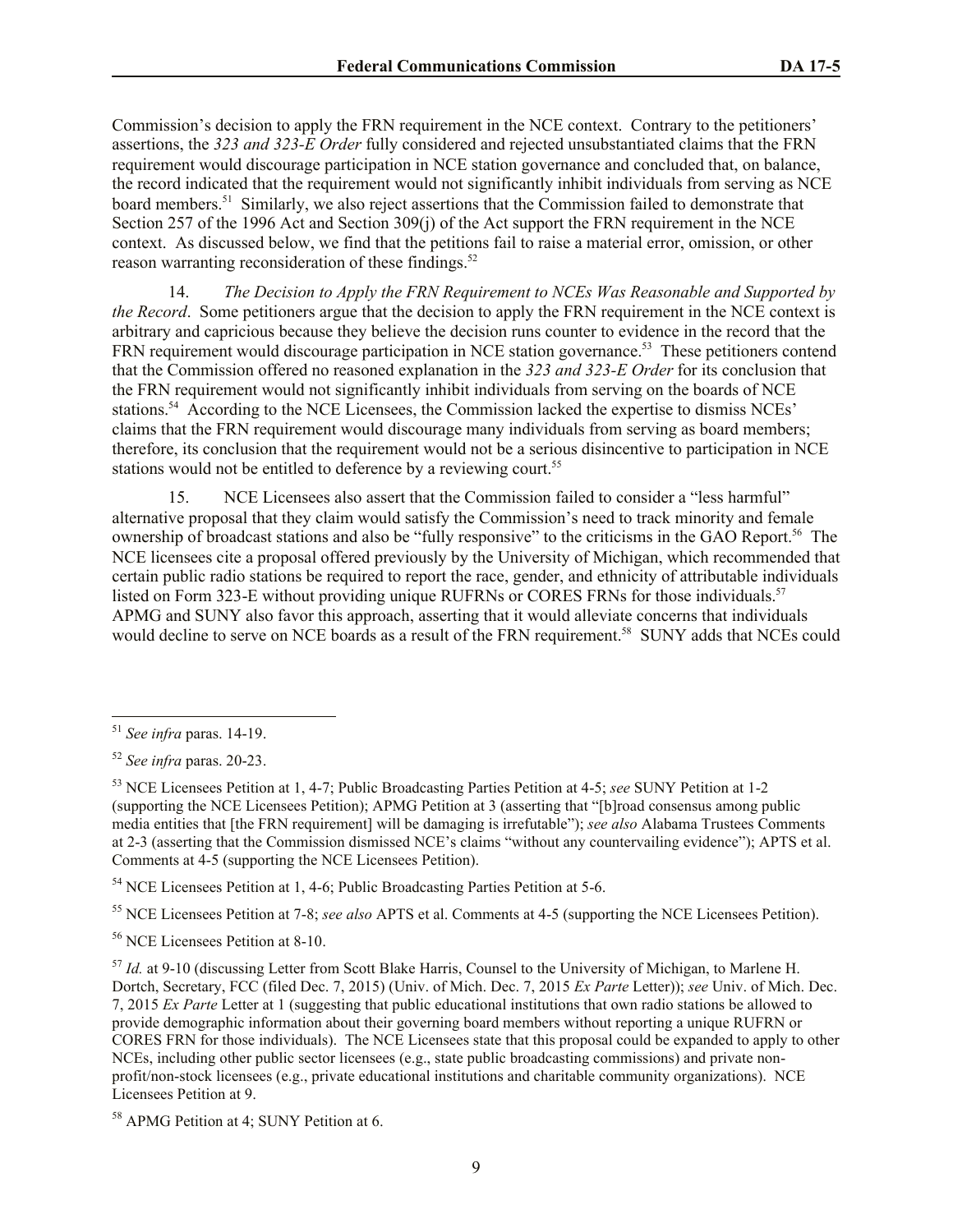certify the accuracy of the information reported on Form 323-E and, if necessary, the Commission could conduct random audits to verify that the information is accurate.<sup>59</sup>

16. Contrary to petitioners' assertions, the Commission did not ignore record evidence that the FRN requirement would be unduly burdensome for NCE stations.<sup>60</sup> Rather, the Commission found that the record contained no evidence that the FRN requirement would significantly inhibit individuals from serving on the boards of NCEs,<sup>61</sup> and the petitioners have failed to introduce such evidence. In particular, neither the petitioners nor any other participant in this proceeding have provided any facts or other information demonstrating that existing or potential NCE board members have resigned or declined to serve as a result of having to disclose the type of information required to obtain a CORES FRN or RUFRN.<sup>62</sup> The petitioners merely point to earlier wholly unsupported assertions that the FRN requirement would discourage participation on NCE boards without providing any substantiating facts or other information to support their claims. 63 However, as discussed below, the Commission considered and rejected these assertions in the *323 and 323-E Order*. Such assertions amount to nothing more than allegations; the petitioners have failed to provide any supporting evidence in the form of declarations, surveys, or other documentation showing that their concerns are not merely speculative.<sup>64</sup> Absent any evidence demonstrating that NCE board members have resigned or declined to serve—or are likely to do so—as a result of having to disclose confidentially the type of information required to obtain an RUFRN, there is no record evidence that the requirement that licensees report a CORES FRN or RUFRN for individuals holding attributable interests would serve as a serious disincentive to participation in NCE station governance.

l

<sup>61</sup> *323 and 323-E Order*, 31 FCC Rcd at 429, n.207.

<sup>62</sup> As stated in the *323 and 323-E Order*, an individual does not need to provide his or her personal information to anyone other than the Commission to obtain a CORES FRN or RUFRN. The individual can provide that information to the Commission alone and then provide the CORES FRN or RUFRN to the licensee for reporting purposes. The underlying identifying information will be stored confidentially and securely within CORES, and only the individual's name and FRN will be available publicly. *Id* at 416, 427-28, paras. 36, 55.

<sup>63</sup> As we discuss below, the Commission fully considered such arguments in the *323 and 323-E Order* and found that other information in the record indicated that the FRN requirement would not significantly inhibit individuals from serving on the boards of NCEs. *See infra* paras. 17-18. In addition, we note that the information required to obtain an FRN (CORES FRN or RUFRN) is similar to information already required to be a board member/regent at some universities. *See, e.g.*, Office of Governor Edmund G. Brown, Jr., Appointments Application, https://govnews.gov.ca.gov/gov39app/index.php (last visited Dec. 20, 2016) (requiring the full name, date of birth, full SSN, and residential address of a person who applies for an appointment to a position in the California state government, including a regent of the University of California).

<sup>64</sup> *See, e.g.*, NCE Licensees Petition at 5 (citing a commenter's earlier, unsubstantiated, claim that one NCE board member resigned in order to avoid having to disclose his full SSN to the Commission for purposes of reporting a CORES FRN on Form 323); *id.* at 6 (citing a commenter's earlier claim that he would not have served as an NCE board member had he been required to disclose "personal information"). As stated above, these claims are not supported by affidavits or declarations demonstrating that they are more than mere speculation. Moreover, the Commission has already addressed the concerns raised in these comments. In direct response to concerns regarding SSNs, the Commission adopted the RUFRN option for NCE board members and other attributable individuals, which will not require applicants to submit a full SSN to the Commission. *323 and 323-E Order*, 31 FCC Rcd at 427, para. 55. Also, as noted above, the attributable individual need not share any of the personally identifying information with anyone other than the Commission, and the Commission will store the personal information confidentially and securely. *See supra* note 62.

<sup>&</sup>lt;sup>59</sup> SUNY Petition at 6.

<sup>60</sup> *See* APMG Petition at 3; NCE Licensees Petition at 1, 4-7; Public Broadcasting Parties Petition at 4-5; SUNY Petition at 1-2; *see also* Alabama Trustees Comments at 2-3 (asserting that the Commission dismissed NCE's claims "without any countervailing evidence"); APTS et al. Comments at 4-5 (supporting the NCE Licensees Petition).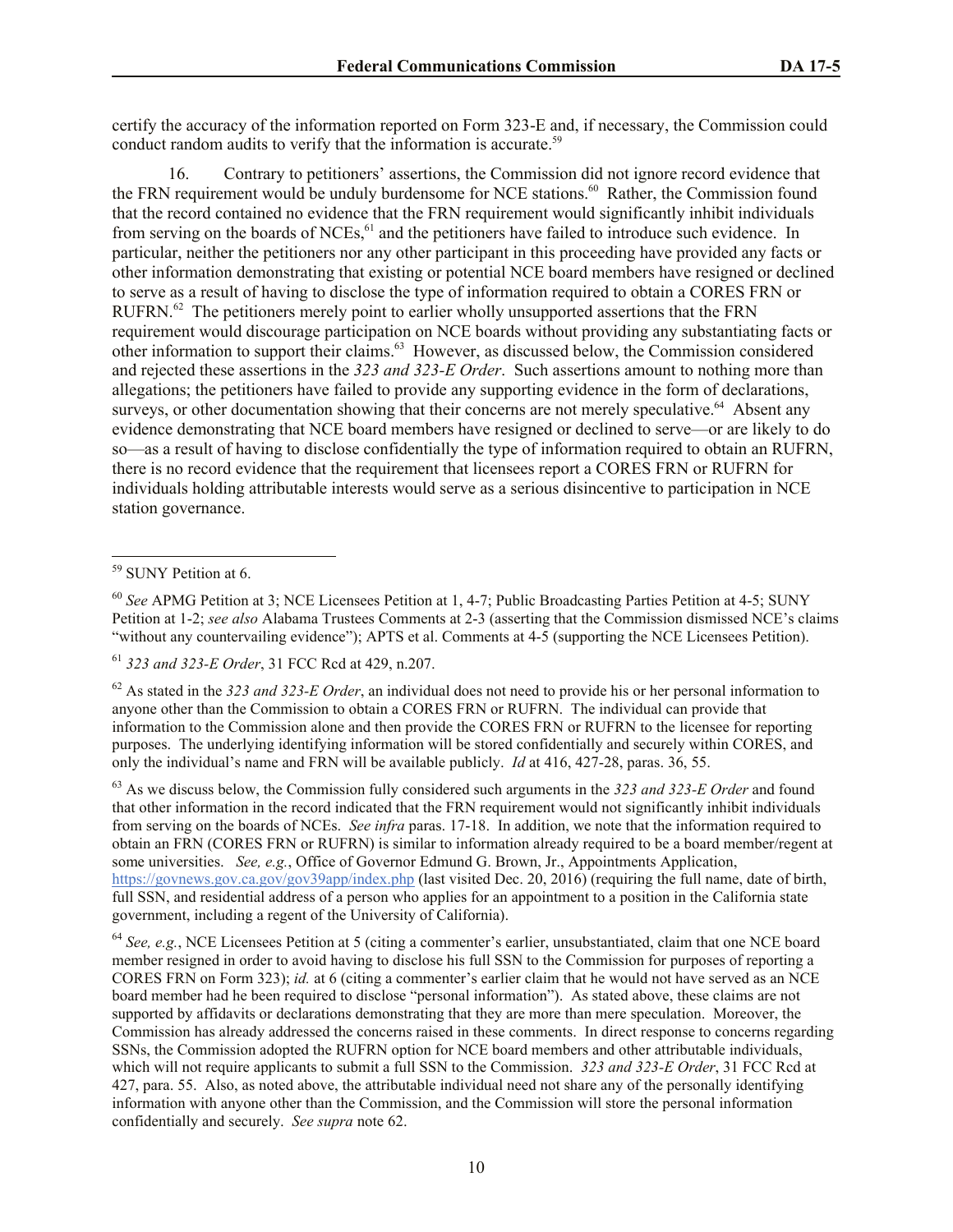17. Based on the existing reporting requirements for NCEs and details about the RUFRN system that the Commission provided when it initially proposed to adopt the RUFRN, the *323 and 323-E Order* reasonably rejected unsubstantiated assertions that the FRN requirement would discourage individuals from serving as NCE board members.<sup>65</sup> Specifically, the Commission noted that officers and directors of NCE stations are already reported as attributable interest holders on the existing version of Form 323-E<sup>66</sup> and that registering for a new CORES FRN or RUFRN will require applicants to complete once a short online form requiring only a few pieces of information.<sup>67</sup> The Commission also noted that "each attributable [individual] [will] ha[ve] the option of obtaining either a CORES FRN, requiring submission of an SSN to the Commission, or an RUFRN, requiring submission of other limited personal information, including only the last four digits of the SSN."<sup>68</sup> Further, the Commission noted that it "will house the [underlying FRN] information confidentially and securely"<sup>69</sup> and that attributable individuals will be able to provide their personal information directly to the Commission.<sup>70</sup> Attributable individuals will need to provide only the CORES FRN or RUFRN to the licensee for reporting purposes.<sup>71</sup> Furthermore, the Commission also noted that "[o]ur rules . . . allow officers and directors to be exempted from attribution in limited circumstances<sup>"72</sup> and the standards for such exemptions apply in the NCE context,<sup>73</sup> which means that some NCE board members may not have to obtain a CORES FRN or RUFRN in any event if they are exempt from attribution under the applicable standards.<sup>74</sup> Consistent with the Commission's conclusion in the *323 and 323-E Order*, these facts indicate that registering for a CORES FRN or RUFRN will be a one-time process that takes just a few moments to complete and will not require individuals to share personally identifying information with anyone other than the Commission.<sup>75</sup>

<sup>68</sup> *Id.* at 427, para. 55.

<sup>69</sup> *Id.*

l

 $\frac{70}{1}$  *Id.* ("The attributable individual need not share any of the personally identifying information with anyone other than the Commission; he or she may obtain the FRN number directly from the Commission and provide only the FRN to the licensee and the public.").

<sup>71</sup> *Id.*

<sup>72</sup> *Id.* at 424, para. 50.

<sup>73</sup> *Id.* ("We reiterate that our attribution standards, including the standards applicable to attribution exemptions for officers and directors, apply to both commercial and NCE stations.").

<sup>74</sup> *See* 47 CFR § 73.3555, Note 2(g).

<sup>75</sup> *323 and 323-E Order*, 31 FCC Rcd at 417, 427-28 paras. 36, 55. Contrary to some petitioners' assertions, the Commission did not rely on the Corporation for Public Broadcasting (CPB)'s collection of demographic information to conclude that the FRN requirement will not be burdensome in the NCE context. Rather, the Commission referenced the CPB's collection of demographic information as evidence refuting the assertion that requiring NCEs to provide similar information regarding race and gender on Form 323-E would be burdensome or discourage participation in NCE governance. The Commission noted further that the record did not indicate that the CPB reporting was burdensome or discouraged participation. *Id.* at 425, para. 51. With respect to the FRN requirement, as discussed above, the Commission concluded that the process for obtaining a CORES FRN or RUFRN is quite simple and will only need to be done once, and that the lead time between the release of the *323 and 323-E Order*  and the 2017 biennial filing window should be sufficient for NCE filers to coordinate with attributable interest holders for purposes of obtaining the information needed to report a valid CORES FRN or RUFRN as required. *Id*. (continued….)

<sup>65</sup> *See 323 and 323-E Order*, 31 FCC Rcd at 427-28, para. 55 ("We are not persuaded that the [FRN] requirement will significantly inhibit individuals from serving on the boards of NCEs.").

<sup>&</sup>lt;sup>66</sup> *Id.* ("[T]he individuals at issue are already attributable interest holders in NCE stations and they are already identified as such on Form 323-E.").

 $^{67}$  *Id.* ("The process for obtaining a CORES FRN or RUFRN is quite simple and will only need to be done once."); *see also id.* at 417, para. 36 ("An individual need only fill out a short online form requiring just a few pieces of information: a name, address, birth date, and the last for digits of the SSN.").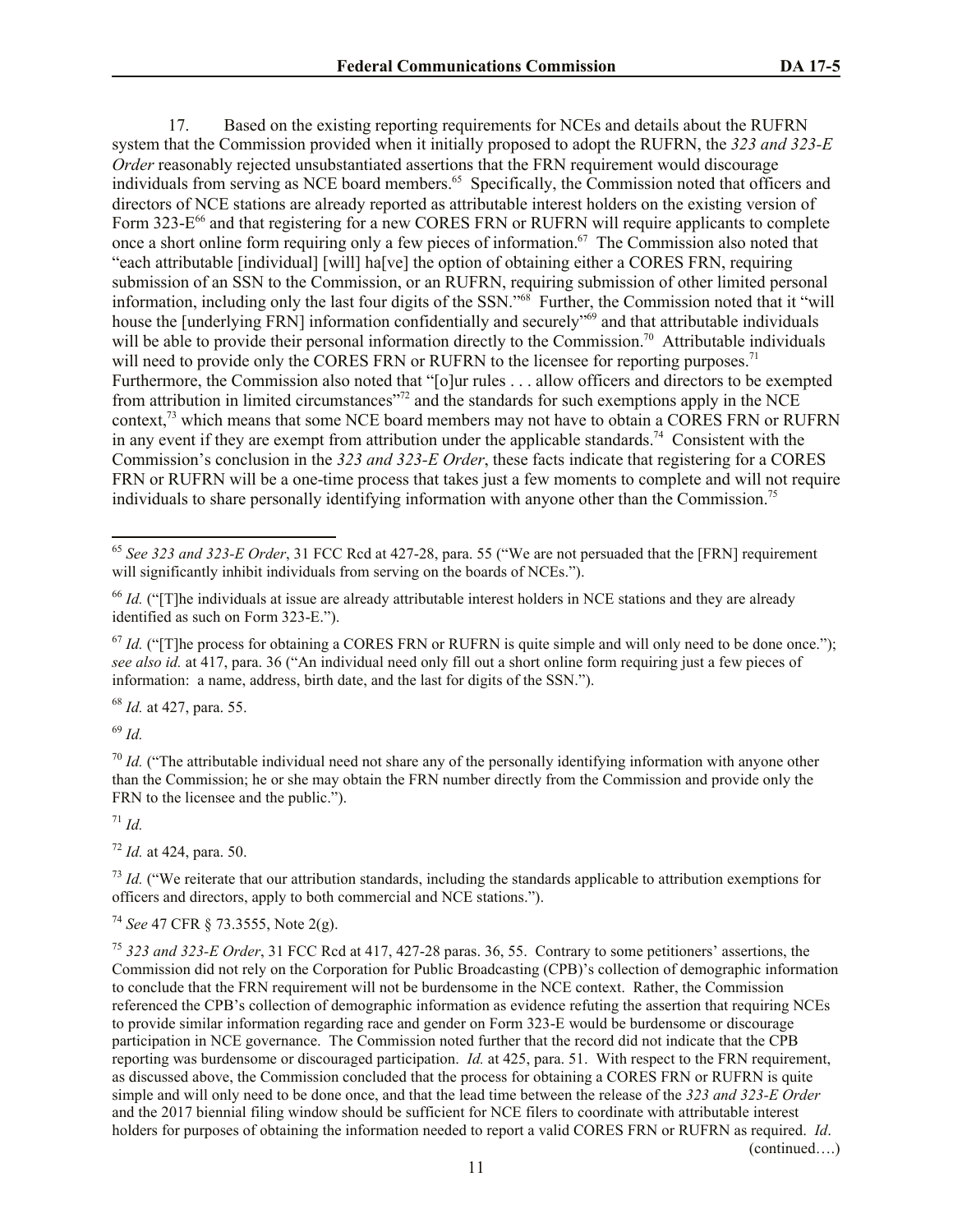Further, this evidence suggests that there are at most *de minimis* costs or burdens associated with obtaining an FRN, and a mechanism exists for excluding any individuals that are exempt from attribution.<sup>76</sup> Thus, contrary to what some petitioners contend, the Commission offered a reasoned explanation for its conclusion that the FRN requirement (including the option to use an RUFRN) would not significantly inhibit individuals from serving on the boards of NCE stations.<sup>77</sup> Because the petitioners and supporting commenters have introduced no evidence indicating otherwise, they have failed to identify a material error, omission, or other reason warranting reconsideration of this issue.<sup>78</sup>

18. In addition, contrary to what some petitioners suggest,<sup>79</sup> the *323 and 323-E Order* did not conclude that all NCE attributable interest holders would voluntarily provide the information needed to report a valid CORES FRN or RUFRN and that no board member would decline a filer's request for such information. While the Commission noted its expectation that individuals and entities will comply with the Commission's rules,<sup>80</sup> the Commission also confirmed that Special Use FRNs (SUFRNs)<sup>81</sup> will be available for use on Form 323-E where an attributable individual still refuses to provide a means of reporting a valid CORES FRN or RUFRN even after the filer has used reasonable and good-faith efforts as discussed in the 323 and 323-E Order.<sup>82</sup> The Commission decided to retain the availability of the SURFN specifically for the limited purpose of allowing filers to submit reports in situations where a board member flatly refuses to provide a means of reporting a valid CORES FRN or RUFRN. Thus, the Commission considered and made allowance for the possibility that some attributable interest holders might decline to provide the information needed to report a valid CORES FRN or RUFRN; therefore,

(Continued from previous page)

The Commission also concluded that the use of CORES FRNs and FRNs on Forms 323 and 323-E will enable the Commission to make certain modifications to the forms that will reduce the burdens on all filers. *See id.* at 417, para. 36.

<sup>76</sup> *Id.* at 417, para. 36. We note that the Commission has significant expertise and experience regarding the FRN registration process. As discussed above, the Commission considered facts about the CORES registration process in the *323 and 323-E Order* and found that those facts indicated that the FRN requirement would not be a serious disincentive to participation in NCE station governance. Thus, those who assert that the Commission had no basis in its expertise and experience to reject commenters' unsupported claims to the contrary are wrong. *See* NCE Licensees Petition at 7-8 (arguing that the burdens imposed on NCEs by the FRN requirement is not a matter within the Commission's expertise and therefore the decision to apply the FRN requirement to NCEs would not be entitled to deference by a reviewing court); *see also* APTS et al. Comments at 4-5 (supporting the NCE Licensees' argument that the Commission lacks the expertise to reject assertions that the FRN requirement would be burdensome in the NCE context).

<sup>77</sup> *323 and 323-E Order*, 31 FCC Rcd at 417, 427-28 paras. 36, 55; *see* NCE Licensees Petition at 1, 4-6; Public Broadcasting Parties Petition at 5-6.

<sup>78</sup> 47 CFR § 1.429(*l*).

<sup>79</sup> *See, e.g.*, Public Broadcasting Parties Petition at 6.

<sup>80</sup> *323 and 323-E Order*, 31 FCC Rcd at 416, para. 35 ("[W]e expect that individuals and entities will comply with our rules and provide accurate information during the CORES registration process to the greatest extent possible.").

 $81$  The SUFRN is "a computer-generated number [that] [is] created [when a filer] click[s] a button within Form 323 . . . and [is] not backed by any identifying information." *Id.* at 413, para. 29.

 $82$  *Id.* at 428-29, para. 57 ("We confirm that SUFRNs will remain available for the limited purpose of protecting the position of filers in the case of interest holders that refuse to obtain an FRN or provide the licensee with the information necessary to generate an FRN for the interest holder."). In such circumstances, the filer will be exempt from enforcement action if the filer substantiates that it has used reasonable and good-faith efforts to comply with the reporting requirements as described in the *Order*. *Id.* In response to concerns about identity theft, the Commission noted that its systems currently safely house a significant amount of information that is the same, similar, or—in the case of full SSNs—even more sensitive than the information underlying the RUFRN. The Commission also discussed existing safeguards and improvements that have been implemented to assure the security of the Commission's systems and noted that it was unaware of any breaches to CORES. *Id.* at 419-20, para. 41.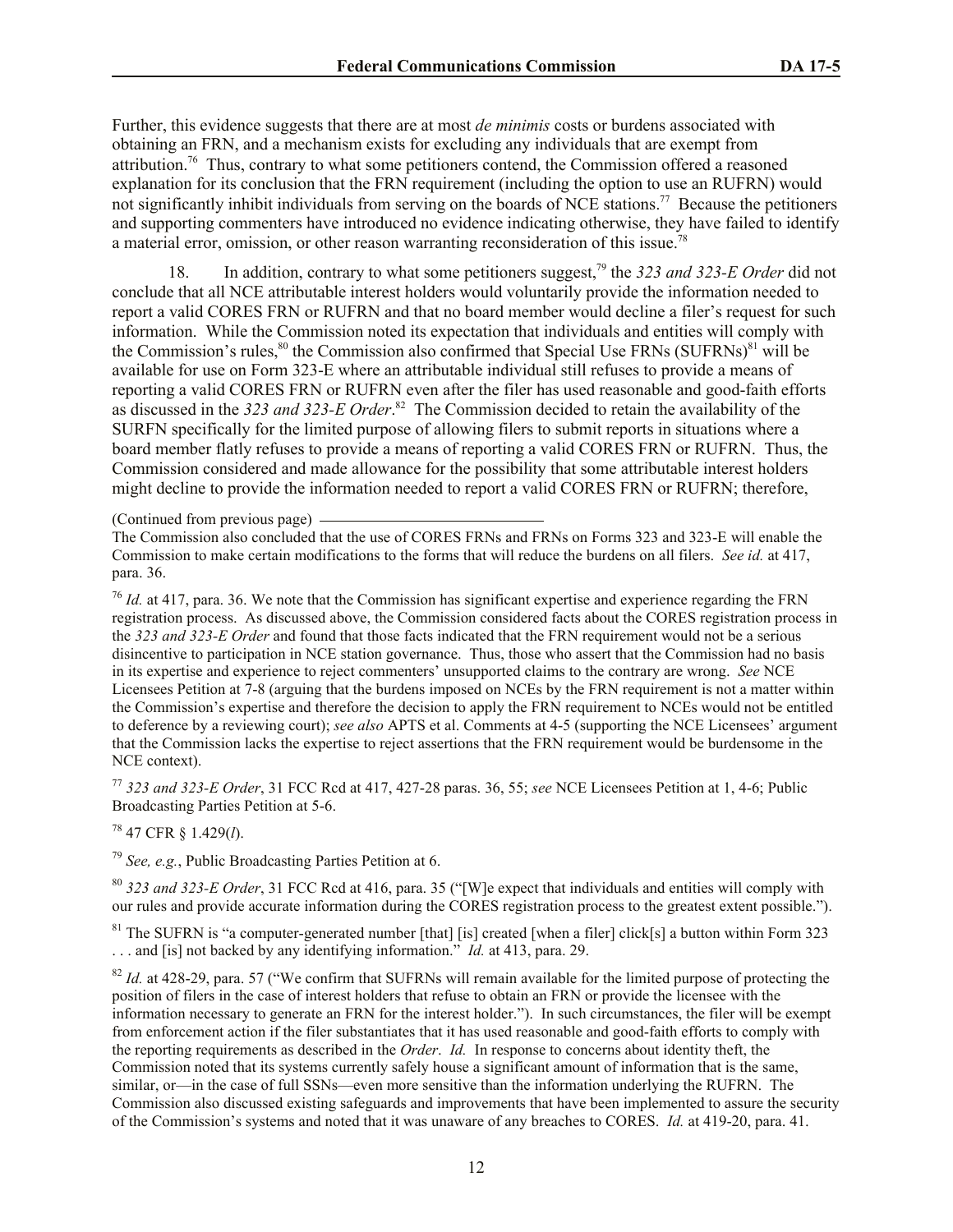petitioners have failed to identify a material error, omission, or other reason warranting reconsideration by the Commission.<sup>83</sup>

19. We also reject assertions that the Commission failed to consider an alternative proposal for collecting data from NCE stations that would fully satisfy the Commission's need for comprehensive data on minority and female ownership of broadcast stations.<sup>84</sup> The petitioners cite a proposal put forward by the University of Michigan that the Commission allow public educational institutions that own radio stations to report demographic information about their governing board members without providing unique CORES FRNs or RUFRNs for those individuals, arguing that this approach should also apply to other NCEs.<sup>85</sup> In the 323 and 323-E Order, the Commission considered and rejected this approach and the expanded version that the petitioners continue to advocate in their requests for reconsideration.<sup>86</sup> The Commission specifically dismissed claims that the use of CORES FRNs and RUFRNs on Form 323-E is not necessary to help ensure the reliability of the Commission's broadcast ownership data.<sup>87</sup> The Commission concluded that having "a unique identifier for each individual attributable interest holder is necessary to make the NCE data aggregable, machine readable, and searchable in the same manner as [the ownership information the Commission collects from] commercial broadcast station[s]."<sup>88</sup> The Commission also concluded that the prescribed use of CORES FRNs and RUFRNs "enable[d] the Commission to make certain modifications to broadcast ownership reporting that will reduce the burdens on all filers" and thereby "further improve the quality of the ownership data submitted to the Commission."<sup>89</sup> Because the petitioners' "alternative" approach omits the unique identifier requirement, which the Commission has concluded is crucial to the quality and usability of its broadcast ownership data, their approach would not satisfy the Commission's need for complete and reliable broadcast ownership information.<sup>90</sup> Accordingly, we reject assertions that the Commission failed

<sup>85</sup> *See supra* para. 15 & note 57.

<sup>87</sup> *See supra* note 86.

l

<sup>88</sup> *323 and 323-E Order*, 31 FCC Rcd at 427, para. 54.

<sup>89</sup> *Id.* at 417, para. 36.

(continued….)

<sup>83</sup> 47 CFR § 1.429(*l*); *see, e.g.*, NCE Licensees Petition at 7; Public Broadcasting Parties Petition at 6-7. As noted above, while filers may require additional time and effort to coordinate with attributable interest holders the first time they file revised Form 323-E, the Commission found that the lead time between the release of the *323 and 323- E Order* and the 2017 filing window should be sufficient for this purpose. *See supra* note 75.

<sup>84</sup> *See* APMG Petition at 4; NCE Licensees Petition at 8-10; SUNY Petition at 6. APTS et al. contend that the Commission has no need to apply the FRN requirement in the NCE context given the availability of general race, ethnicity, and gender information from CPB regarding the board members of CPB-funded stations. APTS et al. Comments at 6-7. The Commission considered and rejected this approach in the *323 and 323-E Order*, concluding that, for various reasons, the CPB data collection cannot be used as a substitute for the data collected on Form 323- E. *See 323 and 323-E Order*, 31 FCC Rcd at 425-26, n.188; *id.* ("For example, CPB does not collect information from all NCE stations; CPB data does not contain the same level of detail necessary to provide the snapshot of ownership data to effectively study and analyze ownership trends together with Form 323 data; there is no way to incorporate CPB's data into LMS to create a searchable and aggregable database; and there is no public access to CPB's underlying data to permit analysis and study.").

<sup>86</sup> *See 323 and 323-E Order*, 31 FCC Rcd at 426, para. 53 ("While some commenters support our conclusion that RUFRNs are essential to allow analysis of the data, other commenters dispute that position." (citing, *inter alia*, Univ. of Mich. Dec. 7, 2015 *Ex Parte* Letter at 1-2)); *id.* at 427, para. 54 ("We believe a unique identifier for each individual attributable interest holder is necessary to make the NCE data aggregable, machine readable, and searchable in the same manner as commercial broadcast station information.").

<sup>&</sup>lt;sup>90</sup> We note that the existing versions of Forms 323 and 323-E already require respondents to certify the accuracy and completeness of the information they report on the forms. FCC Form 323-E, Ownership Report for Noncommercial Broadcast Stations (June 2002), https://transition.fcc.gov/Forms/Form323-E/323e.pdf; FCC Form 323, Ownership Report for Commercial Broadcast Stations (March 2013), https://transition.fcc.gov/Forms/Form323/323.pdf.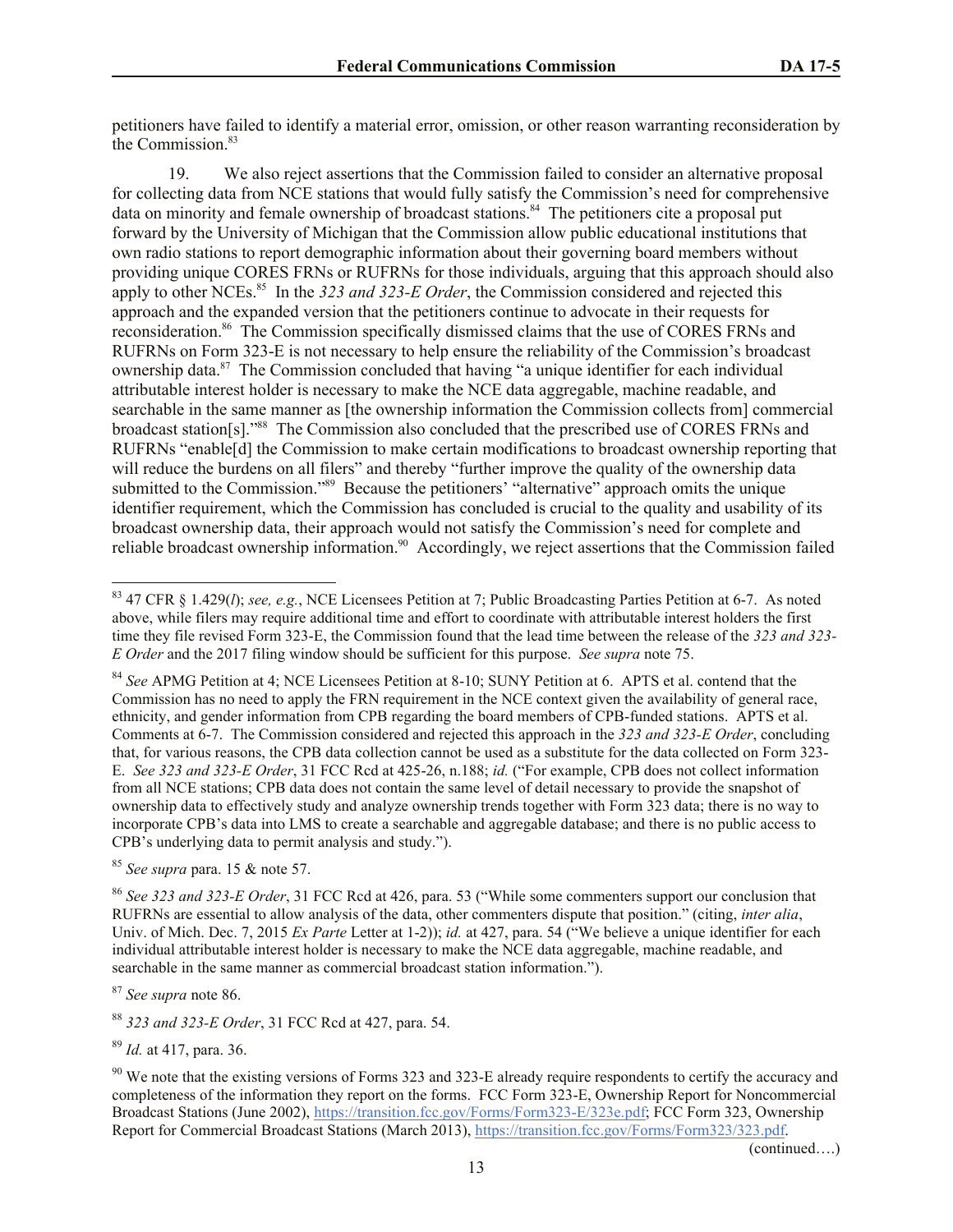to consider an alternative approach that would fully satisfy its need for comprehensive ownership data and find that petitioners have failed to identify a material error, omission, or other reason warranting reconsideration by the Commission.<sup>91</sup>

20. *The Petitioners Have Identified No Reason Warranting Reconsideration of the Commission's Conclusion that Sections 257 and 309(j) Support the FRN Requirement in the NCE Context.* Some petitioners argue that the Commission erred in concluding that Section 257 of the 1996 Act and Section 309(j) of the Act support the Commission's decision to apply the FRN requirement to NCEs.<sup>92</sup> They assert that the Commission cannot plausibly interpret Section 257 as authorizing an FRN requirement in the NCE context for purposes of fulfilling the statute's mandate to report to Congress on certain market entry barriers for entrepreneurs and other small businesses. <sup>93</sup> The petitioners question whether this mandate applies to NCE broadcasting.<sup>94</sup> They contend that none of the Commission's Section 257 reports has discussed market entry barriers to NCE broadcasting and that it would be inconsistent for the Commission to find that Section 257 applies in the NCE context. 95 In addition, the NCE Licensees argue that Section 309(j), which authorizes the Commission to award certain licenses and construction permits by competitive bidding, does not apply to NCE stations because Section  $309(i)(2)(c)$ exempts such stations from competitive bidding.<sup>96</sup>

21. As the Commission explained in the *323 and 323-E Order*, Section 257 directs the Commission, in identifying and eliminating market entry barriers for entrepreneurs and other small businesses in the provision and ownership of telecommunications and information services, to "promote

<sup>91</sup> 47 CFR § 1.429(*l*); *see* APMG Petition at 3-4; NCE Licensees Petition at 1, 4-10; Public Broadcasting Parties Petition at 4-6; SUNY Petition at 1-2, 6.

<sup>92</sup> NCE Licensees Petition at 10-12; Public Broadcasting Parties Petition at 7, n.6; *see also* APTS et al. Comments at 3-4 (arguing that the Commission "erred" in citing Sections 257 and 309(j) as authorizing the FRN requirement in the NCE context).

 $93$  NCE Licensees Petition at 11-12; Public Broadcasting Parties Petition at 7, n.6. In addition to the reporting obligation, Section 257 directs the Commission to identify and eliminate "market entry barriers for entrepreneurs and other small businesses in the provision and ownership of telecommunications services and information services, or in the provision of parts or services to providers of telecommunications services and information services." 47 U.S.C. § 257; *see 323 and 323-E Order*, 31 FCC Rcd at 412, para. 26.

<sup>94</sup> NCE Licensees Petition at 12; Public Broadcasting Parties Petition at 7, n.6; *see also* APTS et al. Comments at 4 (arguing that Section 257 provides no basis for regulating NCEs).

<sup>95</sup> NCE Licensees Petition at 12; Public Broadcasting Parties Petition at 7, n.6. On the other hand, the NCE Licensees contend that, in the event Section 257 applies to NCE stations, the record in this proceeding demonstrates that extending the FRN requirement to NCEs is a "regulatory barrier" that should be eliminated. NCE Licensees Petition at 12, n.27.

<sup>(</sup>Continued from previous page)

Despite this certification requirement, Commission staff still found inaccuracies in the biennial ownership data submitted on Form 323 in previous years. *See 323 and 323-E Order*, 31 FCC Rcd at 406-07, para. 15 ("In preparing the[] [*2012* and *2014 323 Reports*], Commission staff observed difficulties with, and errors within, the broadcast ownership data submitted to the Commission."); *id.* at 427, para. 54 ("As described above, the Commission's experience with the commercial biennial ownership reports from 2009, 2011, and 2013 revealed that use of SUFRNs is not workable to create data reliability and the record of this proceeding offers no reason to believe that use of SUFRNs in broadcast ownership reports for NCE stations would likely be any more successful."). Therefore, contrary to SUNY's assertion, requiring filers to certify the accuracy of the ownership information they report without also providing unique identifiers for their attributable interest holders—is not sufficient to ensure the reliability and utility of the Commission's ownership data. *See supra* para. 15 & note 59.

<sup>96</sup> NCE Licensees Petition at 11 (citing *Nat'l Pub. Radio, Inc. v. FCC*, 254 F.3d 226 (D.C. Cir. 2001)); *see also*  APTS et al. Comments at 3 & n.9 (arguing that Section 309(j) exempts NCEs from the competitive bidding authority it grants the Commission).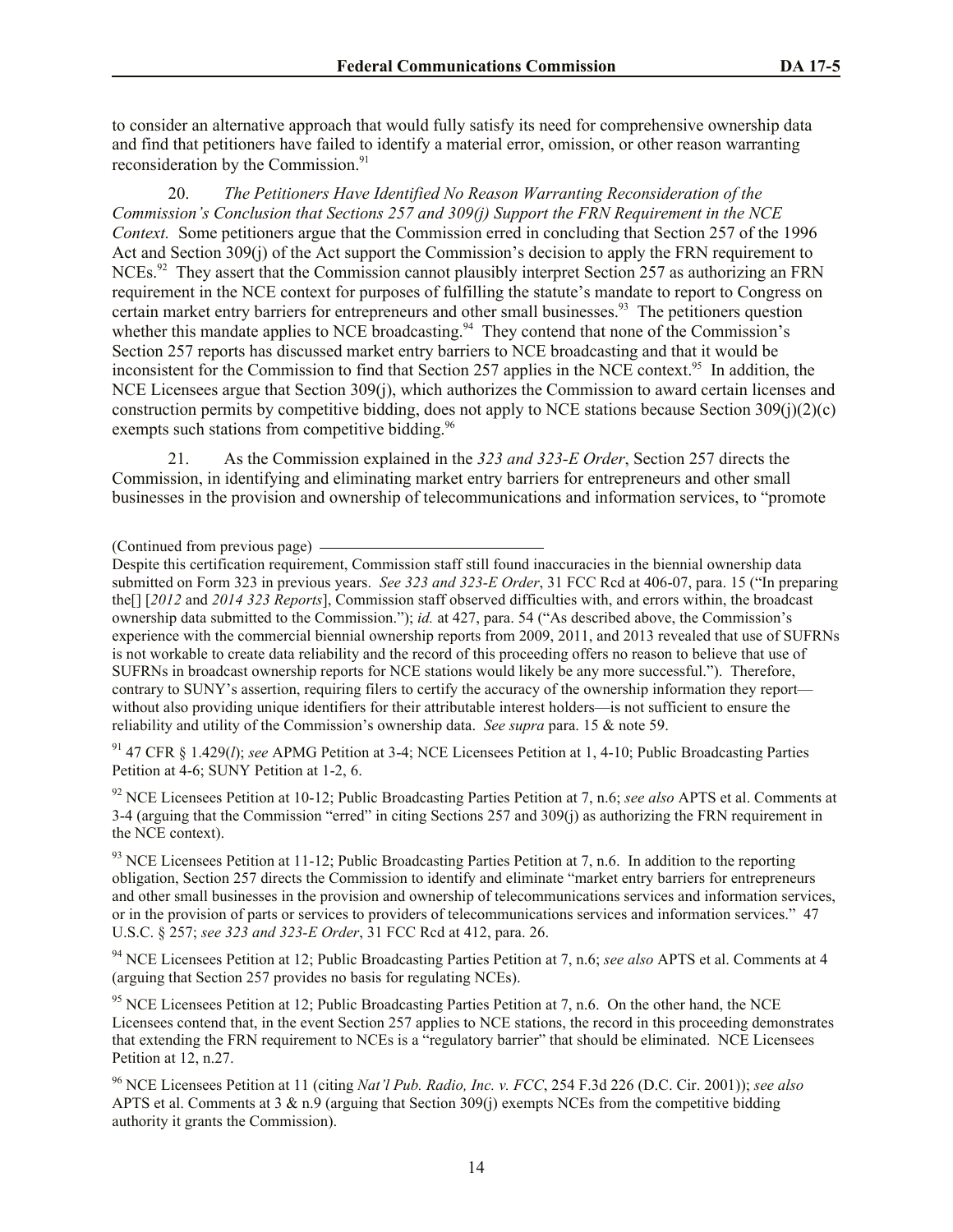the policies and purposes of [the Act] favoring diversity of media voices."<sup>97</sup> Similarly, Section 309(j) directs the Commission, in resolving mutually exclusive applications for commercial broadcast licenses by competitive bidding, to promote the public policy of "avoiding excessive concentration of licenses" by "disseminating licenses among a wide variety of applicants, including . . . businesses owned by members of minority groups and women."<sup>98</sup> The statute further requires that the Commission "ensure that ... businesses owned by members of minority groups and women are given the opportunity to participate in the provision of spectrum-based services."<sup>99</sup> In the *323 and 323-E Order*, the Commission concluded that it must have information about minority and female ownership in broadcasting as a whole—including "the entire universe of NCE stations"—to fulfill its statutory mandates under Sections 257 and 309 $(j)$ .<sup>100</sup> The Commission noted that GAO and outside researchers have criticized the Commission specifically for its failure to collect race, gender, and ethnicity information from NCE stations, and that many have described its prior broadcast ownership data collections as incomplete.<sup>101</sup> The Commission concluded that NCE stations must be included in the ownership data the Commission collects to enable the Commission to construct a complete picture of minority and female participation in broadcasting in order to effectively study and analyze ownership trends in support of policy initiatives that further the diversity mandates of Sections 257 and  $309(j)$ .<sup>102</sup>

22. In addition to concluding that it must collect comprehensive ownership data in order to fulfill its statutory mandates, the Commission further concluded that it is imperative that these data also be reliable, aggregable, and usable for study and analysis.<sup>103</sup> Noting GAO's observation that "more accurate, complete, and reliable [broadcast ownership] data would allow [the Commission] to better assess the impact of its rules and regulations,"<sup>104</sup> the Commission concluded that it must be able to uniquely identify individuals and entities reported on broadcast ownership reports for purposes of creating reliable and usable data in support of Commission policy initiatives to promote diversity to further the

<sup>101</sup> *323 and 323-E Order*, 31 FCC Rcd at 425, para. 51 (citing GAO Report at 4); *id.* at 421, para. 45 & n.163.

<sup>102</sup> *See id.* at 425, para. 51 ("As a result of our commitment to obtaining robust and complete ownership data concerning minority and female participation in broadcasting, we believe that the collection of [race and gender] information about the NCE station category is necessary.").

<sup>103</sup> *Id.* at 413, para. 28.

l

<sup>97</sup> *323 and 323-E Order*, 31 FCC Rcd at 412, para. 26 (quoting 47 U.S.C. § 257(b)); *see also* 47 U.S.C. § 257.

<sup>98</sup> *323 and 323-E Order*, 31 FCC Rcd at 412, para. 27 (quoting 47 U.S.C. § 309(j)(3)(B)); *see also* 47 U.S.C. § 309(j).

<sup>99</sup> *323 and 323-E Order*, 31 FCC Rcd at 412, para. 27 (quoting 47 U.S.C. § 309(j)(4)(D)); *see also* 47 U.S.C. § 309(j). In addition, it is well established that the Commission has wide latitude to collect information necessary to discharge its functions. *See, e.g.*, *2014 Quadrennial Review R&O*, 31 FCC Rcd at 10015, para. 356 (citing *Stahlman v. FCC*, 126 F.2d 124, 128 (D.C. Cir. 1942)); 47 U.S.C. §§ 303(j), 303(r), 308(b), 309(a)); *see also* 47 U.S.C. §403 ("The Commission shall have full authority and power at any time to institute an inquiry, on its own motion, in any case and as to any matter or thing . . . concerning which any question may arise under any of the provisions of this chapter  $\dots$  .").

<sup>100</sup> *323 and 323-E Order*, 31 FCC Rcd at 421, para. 45 ("The Commission has previously found that, in order to adopt policies or regulations to promote minority and female ownership of broadcast stations, it is imperative to have information about female and minority ownership in broadcasting as a whole—specifically including the entire universe of NCE stations." (internal quotations omitted)). The Commission explained this rationale in 2009 when it revised the Form 323 and first proposed adopting similar revisions for the Form 323-E. *Promoting Diversification of Ownership in the Broadcasting Services*, Report and Order and Fourth Further Notice of Proposed Rulemaking, 24 FCC Rcd 5896, 5897, para. 1 (2009) ("Unfortunately, the Commission currently does not possess reliable data on the precise status of minority and female ownership—data that we will need to establish and maintain effective policies over time. . .").

 $104$  *Id.* at 400, para. 4 (quoting GAO Report at 5).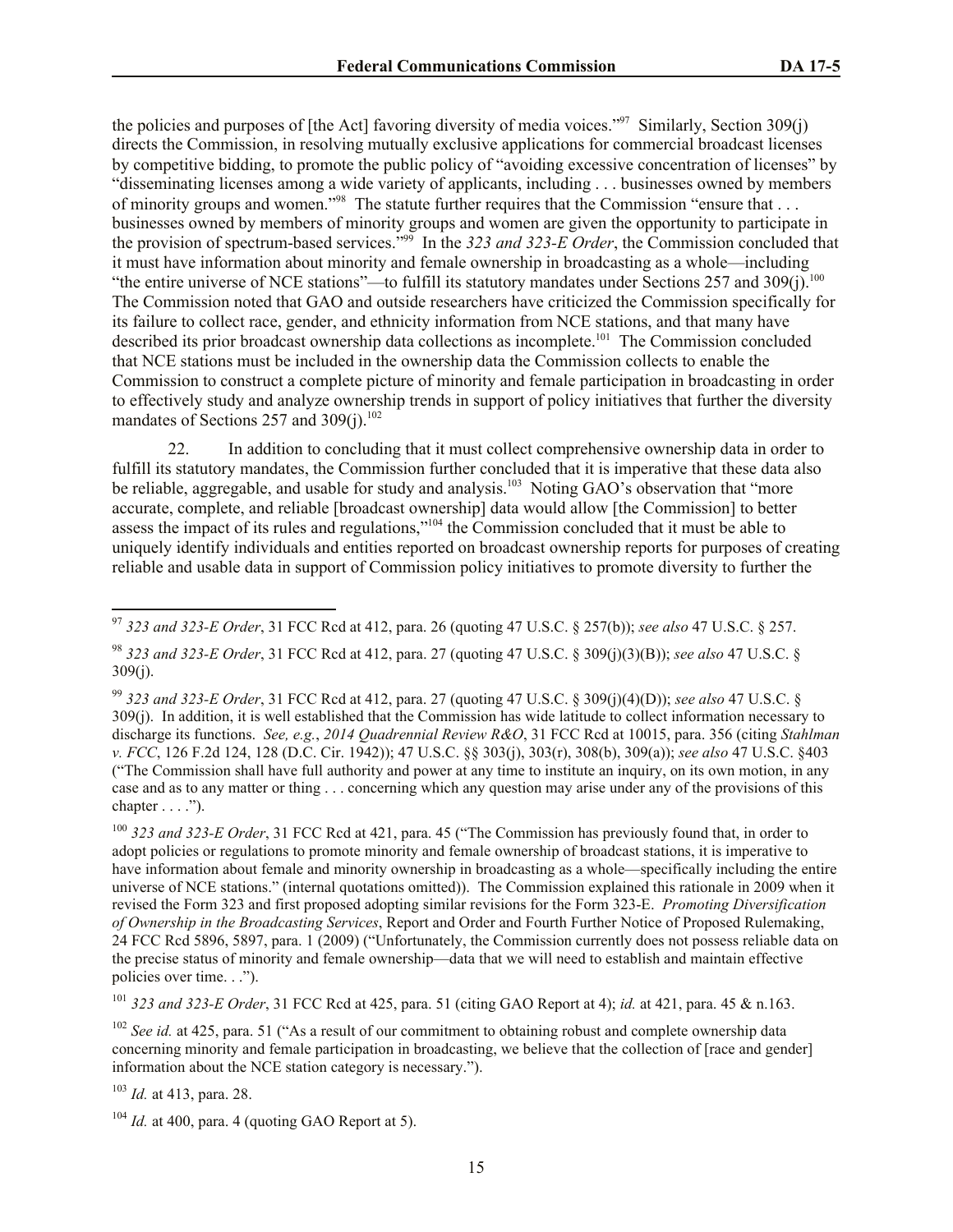mandates of Sections 257 and 309(j).<sup>105</sup> Because CORES FRNs and RUFRNs are unique identifiers that can be cross referenced easily, the Commission concluded that those identifiers must be used on Forms 323 and 323-E to ensure that the broadcast ownership data the Commission collects is not only comprehensive but also reliable and usable for studies and trend analyses.<sup>106</sup> The Commission concluded that collecting such comprehensive, reliable ownership data "enables the Commission not only to assess the current state of minority and female ownership of broadcast stations but also to determine the success of programs that are designed to [further the Commission's statutory mandates to] facilitate opportunities for women- and minority-owned businesses and to promote a diversity of media voices."<sup>107</sup>

The petitioners have failed to identify grounds warranting reconsideration of the Commission's conclusion that Sections 257 and 309(j) support its decision to apply the FRN requirement to NCEs.<sup>108</sup> While some petitioners assert that Section 257 does not address entry barriers in the NCE context,<sup>109</sup> the petitioners do not identify anything in the statute that would bar the Commission from collecting the comprehensive, reliable data it needs to effectively study and analyze ownership trends in support of policy initiatives that promote a "diversity of media voices."<sup>110</sup> Similarly, although Section 309(j) exempts NCE stations from the competitive bidding authority that provision grants the Commission,<sup>111</sup> the petitioners identify nothing in the statute that would preclude the Commission from collecting complete and reliable information about minority and female ownership of broadcast stations including NCE stations—in order to fulfill its mandate to "avoid[] excessive concentration of licenses" and "disseminat[e] licenses among a wide variety of applicants, including . . . businesses owned by members of minority groups and women."<sup>112</sup> By failing to identify anything in the statutes or any other relevant authority that would prohibit the Commission from collecting ownership information from NCE stations, the petitioners fail to identify a material error, omission, or other reason warranting reconsideration of the Commission's conclusion that collecting such data is necessary "to effectively study and analyze ownership trends, to assess the impact of the Commission's existing rules, and to provide a foundation for adopting new rules" that further the diversity mandates of Sections 257 and  $309(j).$ <sup>113</sup>

l

<sup>107</sup> *Id.* at 412-13, para. 28.

<sup>108</sup> *See* NCE Licensees Petition at 11-12; Public Broadcasting Parties Petition at 7, n.6; *see also* APTS et al. Comments at 3-4.

<sup>109</sup> NCE Licensees Petition at 11-12; Public Broadcasting Parties Petition at 7, n.6; *see also* APTS et al. Comments at 4.

<sup>110</sup> 47 U.S.C. § 257; *see also* NCE Licensees Petition at 11-12; Public Broadcasting Parties Petition at 7, n.6; APTS et al. Comments at 4. We reject the NCE Licensees' contention that in the NCE context the FRN requirement is a regulatory barrier that should be eliminated pursuant to Section 257. *See* NCE Licensees Petition at 12, n.27. This argument was not raised previously in this proceeding, and the petitioners have failed to make any showing that this argument is due to changed circumstances, or was unknown or could not have been discovered through the use of ordinary diligence prior to issuance of the *323 and 323-E Order*, or that its consideration would serve the public interest, as provided by Section 1.429(b) of the Commission's rules. 47 CFR § 1.429(b). Notwithstanding our decision to dismiss this argument pursuant to Section 1.429(b), we note that the Commission concluded that there are at most *de minimis* costs or burdens associated with the requirement as discussed above. *See supra* paras. 16-18.

<sup>111</sup> Reexamination of the Comparative Standards for Noncommercial Educational Applicants, Memorandum Opinion and Third Order on Reconsideration, 23 FCCR 17423, 17425-26, para. 8 (2008).

<sup>112</sup> 47 U.S.C. § 309(j)(3)(B); *see also* NCE Licensees Petition at 11; APTS et al. Comments at 3 & n.9.

<sup>113</sup> *323 and 323-E Order*, 31 FCC Rcd at 399, para. 2; *see also* NCE Licensees Petition at 11-12; Public Broadcasting Parties Petition at 7, n.6; APTS et al. Comments at 3-4.

<sup>105</sup> *Id.* at 412, para. 25.

<sup>&</sup>lt;sup>106</sup> *See id.* at 427, para. 54 ("We believe a unique identifier for each individual attributable interest holder is necessary to make the NCE data aggregable, machine readable, and searchable . . . .").